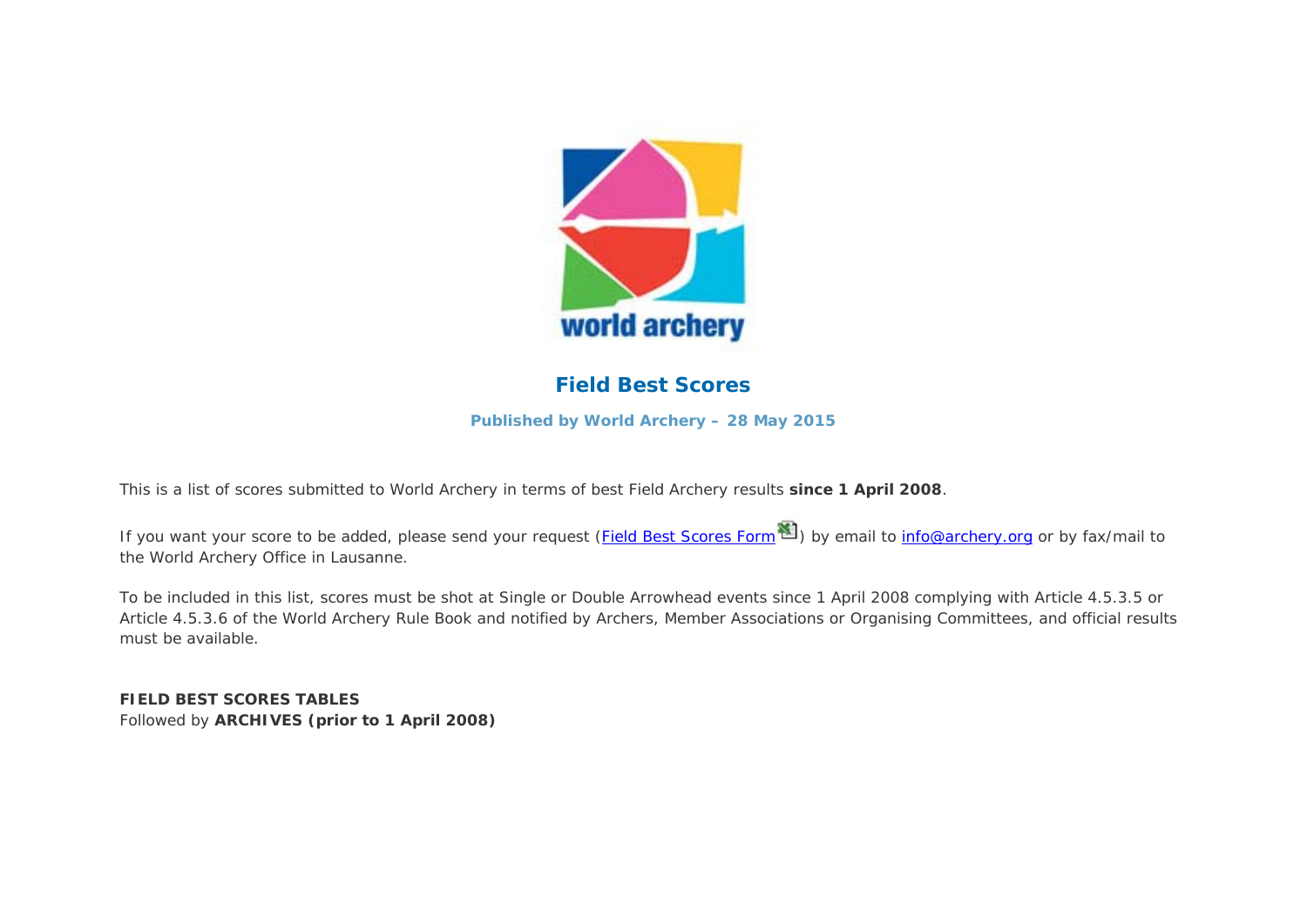|                           |                | Field Best Scores - RECURVE MEN - min. 320 points |                       |                               |                          |                              |             |                           |
|---------------------------|----------------|---------------------------------------------------|-----------------------|-------------------------------|--------------------------|------------------------------|-------------|---------------------------|
| <b>NAME</b>               | <b>COUNTRY</b> | <b>SCORE</b><br><b>24 TARGETS</b>                 | AVERAGE<br>PER TARGET | <b>MARKED</b><br><b>ROUND</b> | UNMARKED<br><b>ROUND</b> | <b>MIXED</b><br><b>ROUND</b> | <b>DATE</b> | <b>PLACE</b>              |
|                           |                |                                                   |                       |                               |                          |                              |             |                           |
| <b>Francesco LUNELLI</b>  | <b>ITA</b>     | 373                                               | 15.54                 |                               | X                        |                              | 04.04.2009  | Città della Pieve (ITA)   |
| <b>Aurelien RABANET</b>   | <b>FRA</b>     | 358                                               | 14.92                 |                               | X                        |                              | 12.07.2008  | Cherbourg-Octeville (FRA) |
| Luca PALAZZI              | <b>ITA</b>     | 354                                               | 14.75                 |                               | X                        |                              | 06.05.2008  | Città della Pieve (ITA)   |
| <b>Francesco LUNELLI</b>  | <b>ITA</b>     | 353                                               | 14.71                 | $\mathsf{X}$                  |                          |                              | 05.04.2009  | Città della Pieve (ITA)   |
| <b>Claudio DIOGUARDI</b>  | SUI            | 352                                               | 14.67                 |                               | X                        |                              | 09.06.2013  | <b>Grandvillars (FRA)</b> |
| <b>Adam SCIBSKI</b>       | <b>POL</b>     | 345                                               | 14.38                 |                               | X                        |                              | 24.05.2015  | Bytom (POL)               |
| <b>Serge VERCELLINI</b>   | SUI            | 341                                               | 14.21                 | $\mathsf{X}$                  |                          |                              | 18.04.2010  | Geneva (SUI)              |
| <b>Heribert DORNHOFER</b> | <b>AUT</b>     | 334                                               | 13.92                 |                               | X                        |                              | 03.05.2008  | <b>Bad Goisern (AUT)</b>  |
| Maciej JAWORSKI           | POL            | 330                                               | 13.75                 | $\mathsf{X}$                  |                          |                              | 09.08.2014  | Bytom (POL)               |
| <b>Heribert DORNHOFER</b> | <b>AUT</b>     | 326                                               | 13.58                 | $\mathsf{X}$                  |                          |                              | 04.05.2008  | <b>Bad Goisern (AUT)</b>  |
| <b>Tomasz CHALUPKA</b>    | <b>POL</b>     | 325                                               | 13.54                 |                               | X                        |                              | 24.05.2015  | Bytom (POL)               |
| Damian GOLY               | POL            | 324                                               | 13.50                 | $\mathsf{X}$                  |                          |                              | 09.08.2014  | Bytom (POL)               |
| <b>Rafal CWAJNA</b>       | <b>POL</b>     | 320                                               | 13.33                 | $\overline{X}$                |                          |                              | 09.08.2014  | Bytom (POL)               |

*Last update: 28 May 2015*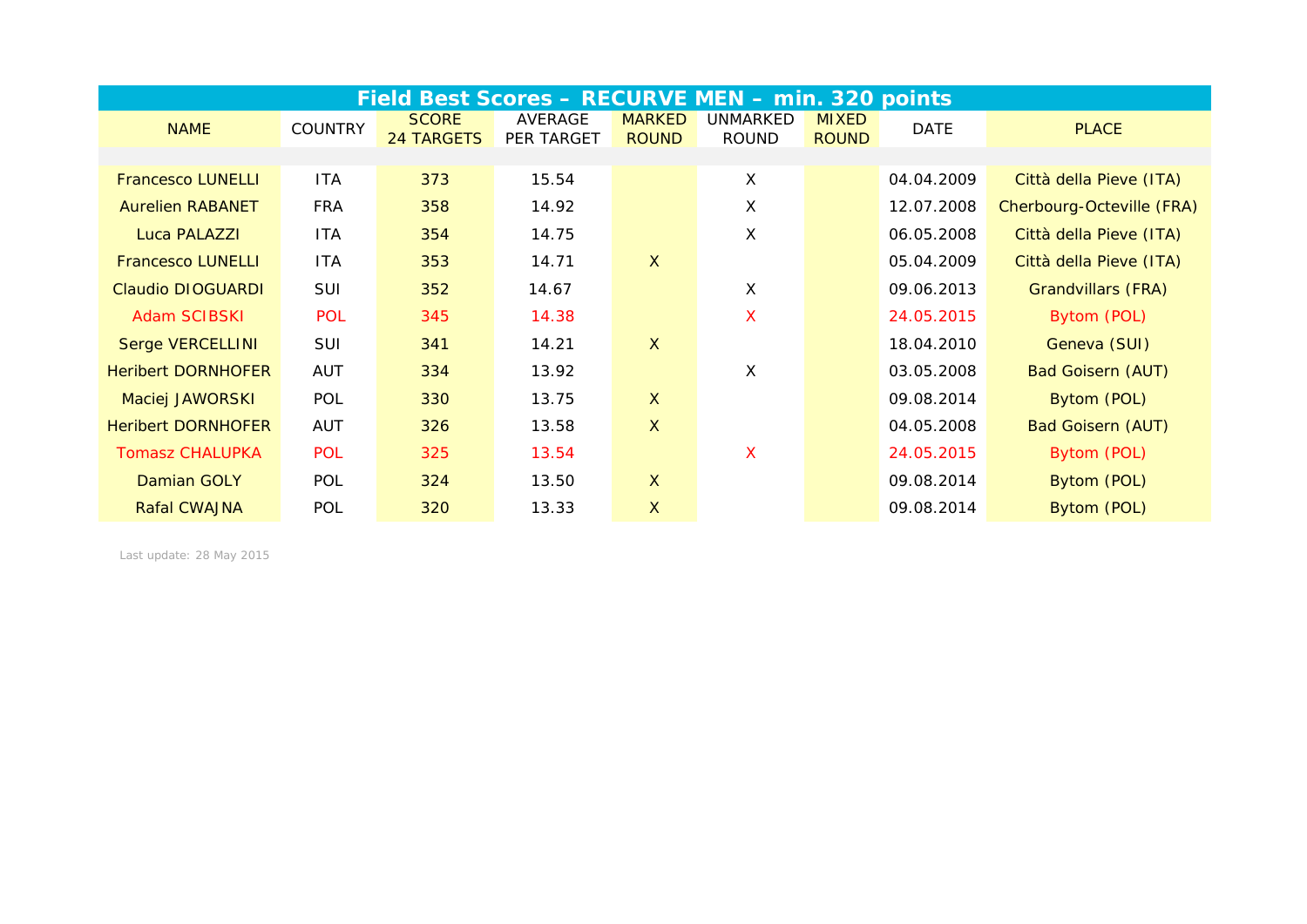|                          |                | Field Best Scores - RECURVE WOMEN - min. 300 points |                              |                               |                          |                              |             |                          |
|--------------------------|----------------|-----------------------------------------------------|------------------------------|-------------------------------|--------------------------|------------------------------|-------------|--------------------------|
| <b>NAME</b>              | <b>COUNTRY</b> | <b>SCORE</b><br><b>24 TARGETS</b>                   | AVERAGE<br><b>PER TARGET</b> | <b>MARKED</b><br><b>ROUND</b> | UNMARKED<br><b>ROUND</b> | <b>MIXED</b><br><b>ROUND</b> | <b>DATE</b> | <b>PLACE</b>             |
|                          |                |                                                     |                              |                               |                          |                              |             |                          |
| <b>Marion VIVES</b>      | <b>FRA</b>     | 348                                                 | 14.50                        |                               | X                        |                              | 15.08.2012  | Val d'Isere (FRA)        |
| <b>Laurence BALDAUFF</b> | <b>AUT</b>     | 342                                                 | 14.25                        |                               | X                        |                              | 30.07.2013  | Cali (COL)               |
| Laurence BALDAUFF        | <b>AUT</b>     | 331                                                 | 13.79                        |                               |                          | $\mathsf{X}$                 | 10.06.2012  | Reichenau (AUT)          |
| Anna BOTTO               | <b>ITA</b>     | 329                                                 | 13.71                        |                               | X                        |                              | 07.06.2008  | Il Borro (ITA)           |
| Anna BOTTO               | <b>ITA</b>     | 316                                                 | 13.17                        | $\mathsf{X}$                  |                          |                              | 08.06.2008  | Il Borro (ITA)           |
| <b>Marion VIVES</b>      | <b>FRA</b>     | 311                                                 | 12.96                        | $\mathsf{X}$                  |                          |                              | 16.08.2012  | Val d'Isere (FRA)        |
| <b>Elisabeth GRUBE</b>   | AUT            | 309                                                 | 12.88                        |                               | X                        |                              | 03.05.2008  | <b>Bad Goisern (AUT)</b> |
| <b>Elisabeth GRUBE</b>   | <b>AUT</b>     | 306                                                 | 12.75                        | $\mathsf{X}$                  |                          |                              | 04.05.2008  | <b>Bad Goisern (AUT)</b> |
| Laurence BALDAUFF        | <b>AUT</b>     | 302                                                 | 12.58                        | X.                            |                          |                              | 01.07.2012  | Scharnitz (AUT)          |

*Last update: 4 November 2013*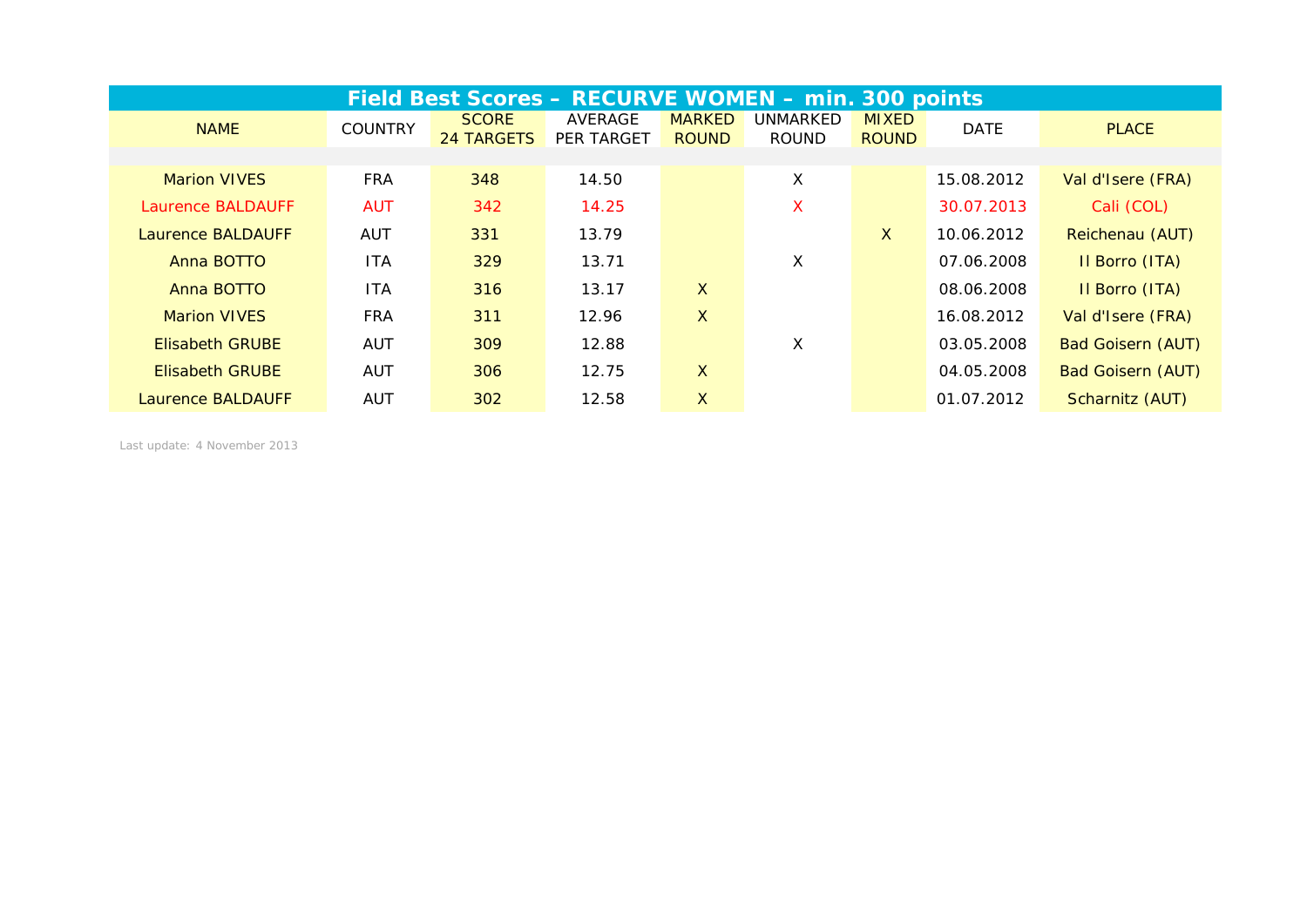|                           |                |                                   | Field Best Scores - COMPOUND MEN - min. 350 points |                               |                                 |                              |             |                          |
|---------------------------|----------------|-----------------------------------|----------------------------------------------------|-------------------------------|---------------------------------|------------------------------|-------------|--------------------------|
| <b>NAME</b>               | <b>COUNTRY</b> | <b>SCORE</b><br><b>24 TARGETS</b> | <b>AVERAGE</b><br>PER TARGET                       | <b>MARKED</b><br><b>ROUND</b> | <b>UNMARKED</b><br><b>ROUND</b> | <b>MIXED</b><br><b>ROUND</b> | <b>DATE</b> | <b>PLACE</b>             |
|                           |                |                                   |                                                    |                               |                                 |                              |             |                          |
| <b>Antonio POMPEO</b>     | <b>ITA</b>     | 411                               | 17.13                                              |                               | $\times$                        |                              |             | Il Borro (ITA)           |
| <b>Marcin AFFEK</b>       | <b>POL</b>     | 395                               | 16.46                                              |                               | $\boldsymbol{\mathsf{X}}$       |                              | 24.05.2015  | Bytom (POL)              |
| Lukas PRZYBYLSKI          | POL            | 393                               | 16.38                                              | $\mathsf X$                   |                                 |                              | 25.05.2014  | Rybnik (POL)             |
| Karl LAMPERSBERGER        | <b>AUT</b>     | 391                               | 16.29                                              |                               | $\mathsf X$                     |                              | 03.05.2008  | <b>Bad Goisern (AUT)</b> |
| <b>Klaus BITTERMANN</b>   | <b>AUT</b>     | 391                               | 16.29                                              |                               |                                 | $\mathsf{X}$                 | 06.07.2011  | Zwettl (AUT)             |
| <b>Christian LINHART</b>  | <b>AUT</b>     | 390                               | 16.25                                              | $\mathsf{X}$                  |                                 |                              | 93.05.2009  | <b>Bad Goisern (AUT)</b> |
| <b>Stanislaw KALISIAK</b> | <b>POL</b>     | 287                               | 16.13                                              |                               | X                               |                              | 24.05.2015  | Bytom (POL)              |
| <b>Klaus BITTERMANN</b>   | <b>AUT</b>     | 383                               | 15.96                                              |                               | $\times$                        |                              | 04.09.2010  | <b>Bad Goisern (AUT)</b> |
| <b>Stanislaw KALISIAK</b> | POL            | 383                               | 15.96                                              | $\mathsf{X}$                  |                                 |                              | 09.08.2014  | Bytom (POL)              |
| <b>Jacek GOWIK</b>        | POL            | 378                               | 15.75                                              | $\mathsf{X}$                  |                                 |                              | 09.08.2014  | Bytom (POL)              |
| <b>Klaus BITTERMANN</b>   | <b>AUT</b>     | 376                               | 15.67                                              | $\mathsf{X}$                  |                                 |                              | 05.09.2010  | <b>Bad Goisern (AUT)</b> |
| <b>Karl REINHALTER</b>    | <b>AUT</b>     | 376                               | 15.67                                              | $\mathsf X$                   |                                 |                              | 06.07.2008  | Scharnitz (AUT)          |
| <b>Mathias GOEBEL</b>     | <b>AUT</b>     | 375                               | 15.63                                              |                               | $\sf X$                         |                              | 02.05.2009  | <b>Bad Goisern (AUT)</b> |
| Michal OCIEPKA            | POL            | 373                               | 15.54                                              |                               | $\boldsymbol{\mathsf{X}}$       |                              | 24.05.2015  | Bytom (POL)              |
| <b>Roman FRANIK</b>       | POL            | 372                               | 15.50                                              | $\mathsf{X}$                  |                                 |                              | 24.05.2015  | Bytom (POL)              |
| <b>Mathias GOEBEL</b>     | <b>AUT</b>     | 366                               | 15.25                                              | $\mathsf{X}$                  |                                 |                              | 03.05.2009  | <b>Bad Goisern (AUT)</b> |
| <b>Robert STANIEWICZ</b>  | <b>POL</b>     | 364                               | 15.17                                              |                               | $\mathsf{X}$                    |                              | 24.05.2015  | Bytom (POL)              |
| <b>Ryszard ZYGMUNT</b>    | <b>POL</b>     | 362                               | 15.08                                              |                               | $\boldsymbol{\mathsf{X}}$       |                              | 24.05.2015  | Bytom (POL)              |
| <b>Filip SZELAG</b>       | <b>POL</b>     | 353                               | 14.71                                              |                               | $\boldsymbol{\mathsf{X}}$       |                              | 24.05.2015  | Bytom (POL)              |
| <b>Jerzy CHENTOSZ</b>     | POL            | 353                               | 14.71                                              | $\mathsf{X}$                  |                                 |                              | 09.08.2014  | Bytom (POL)              |
| <b>Piotr KOCIOLEK</b>     | <b>POL</b>     | 352                               | 14.67                                              | $\mathsf{X}$                  |                                 |                              | 10.08.2013  | Toszek (POL)             |
| <b>Stanislaw KOROL</b>    | <b>POL</b>     | 351                               | 14.63                                              |                               | X                               |                              | 24.05.2015  | Bytom (POL)              |
| <b>Grzegorz KUDLA</b>     | <b>POL</b>     | 351                               | 14.63                                              |                               | X                               |                              | 25.05.2015  | Bytom (POL)              |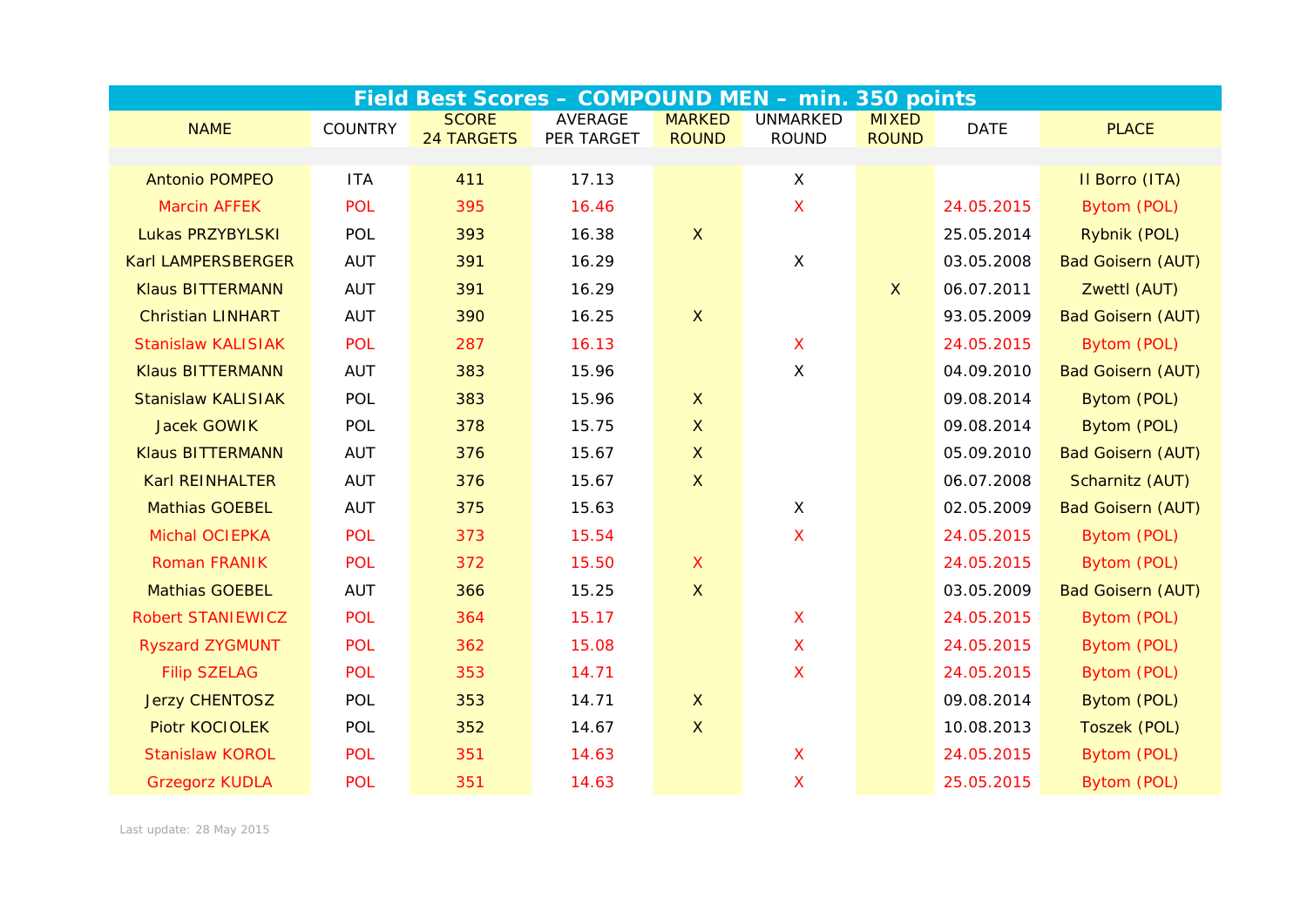|                              |                | Field Best Scores - COMPOUND WOMEN - min. 330 points |                              |                               |                          |                              |             |                        |
|------------------------------|----------------|------------------------------------------------------|------------------------------|-------------------------------|--------------------------|------------------------------|-------------|------------------------|
| <b>NAME</b>                  | <b>COUNTRY</b> | <b>SCORE</b><br><b>24 TARGETS</b>                    | AVERAGE<br><b>PER TARGET</b> | <b>MARKED</b><br><b>ROUND</b> | UNMARKED<br><b>ROUND</b> | <b>MIXED</b><br><b>ROUND</b> | <b>DATE</b> | <b>PLACE</b>           |
|                              |                |                                                      |                              |                               |                          |                              |             |                        |
| Petra GOEBEL                 | AUT            | 397                                                  | 16.54                        |                               | X                        |                              | 24.07.2009  | Kaohsiung (TPE)        |
| Maja MARCEN                  | <b>SLO</b>     | 393                                                  | 16.38                        |                               | X                        |                              | 02.05.2009  | Cormons (ITA)          |
| <b>Chrystelle GARITAT</b>    | <b>FRA</b>     | 390                                                  | 16.25                        |                               | X                        |                              | 13.06.2009  | Carces (FRA)           |
| <b>Petra FRIEDL</b>          | <b>AUT</b>     | 389                                                  | 16.21                        |                               | X                        |                              | 05.07.2008  | Scharnitz (AUT)        |
| <b>Chrystelle GARITAT</b>    | <b>FRA</b>     | 382                                                  | 15.92                        | $\mathsf{X}$                  |                          |                              | 14.06.2009  | Carces (FRA)           |
| Anna STANIECZEK              | <b>POL</b>     | 375                                                  | 15.63                        | $\boldsymbol{\mathsf{X}}$     |                          |                              | 23.05.2015  | Bytom (POL)            |
| Maja MARCEN                  | <b>SLO</b>     | 372                                                  | 15.50                        | $\boldsymbol{\mathsf{X}}$     |                          |                              | 03.05.2009  | Cormons (ITA)          |
| Petra GOEBEL                 | <b>AUT</b>     | 370                                                  | 15.42                        | $\boldsymbol{\mathsf{X}}$     |                          |                              | 25.07.2009  | Kaohsiung (TPE)        |
| <b>Maria Matilde GARZONI</b> | <b>ITA</b>     | 358                                                  | 14.92                        |                               | X                        |                              | 04.05.2008  | Villarfocchiardo (ITA) |
| <b>Ewa HUZAR</b>             | <b>POL</b>     | 349                                                  | 14.54                        |                               | X                        |                              | 24.05.2015  | Bytom (POL)            |
| Ewa HUZAR                    | <b>POL</b>     | 336                                                  | 14.00                        | $\mathsf{X}$                  |                          |                              | 16.06.2014  | Szczecin (POL)         |
| <b>Maria Matilde GARZONI</b> | <b>ITA</b>     | 330                                                  | 13.75                        | $\boldsymbol{\mathsf{X}}$     |                          |                              | 05.05.2008  | Villarfocchiardo (ITA) |

*Last update: 28 May 2015*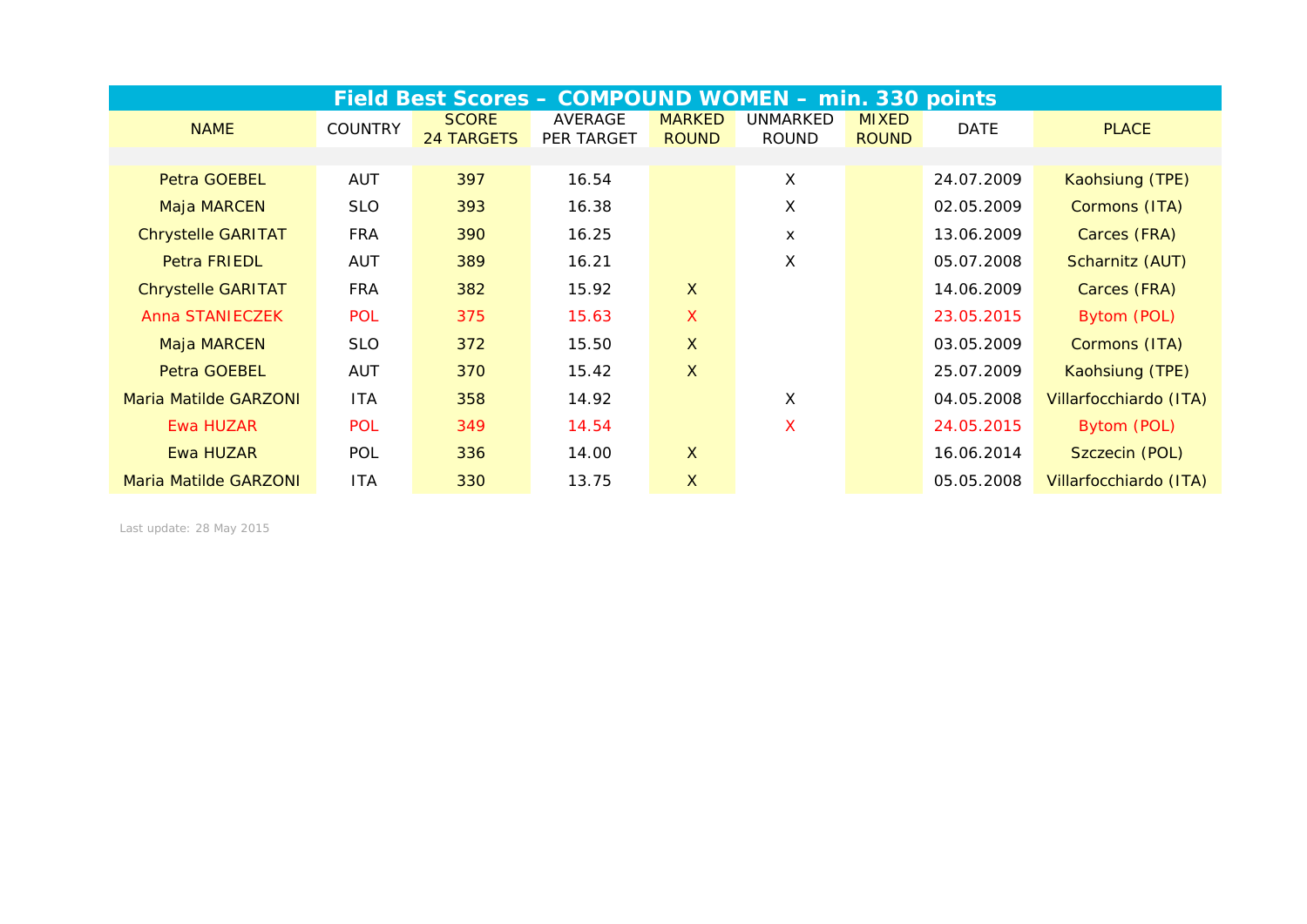|                          |                | Field Best Scores - BAREBOW MEN - min. 300 points |                              |                               |                          |                              |             |                         |
|--------------------------|----------------|---------------------------------------------------|------------------------------|-------------------------------|--------------------------|------------------------------|-------------|-------------------------|
| <b>NAME</b>              | <b>COUNTRY</b> | <b>SCORE</b><br>24 TARGETS                        | AVERAGE<br><b>PER TARGET</b> | <b>MARKED</b><br><b>ROUND</b> | UNMARKED<br><b>ROUND</b> | <b>MIXED</b><br><b>ROUND</b> | <b>DATE</b> | <b>PLACE</b>            |
|                          |                |                                                   |                              |                               |                          |                              |             |                         |
| <b>Giuseppe SEIMANDI</b> | <b>ITA</b>     | 371                                               | 15.46                        | $\mathsf{X}$                  |                          |                              | 05.04.2008  | Città della Pieve (ITA) |
| Pasi AHJOKIVI            | <b>FIN</b>     | 367                                               | 15.29                        |                               | X                        |                              | 15.03.2009  | Ossendrecht (NED)       |
| <b>Giuseppe SEIMANDI</b> | <b>ITA</b>     | 363                                               | 15.13                        |                               | X                        |                              | 07.06.2008  | Il Borro (ITA)          |
| <b>Hans VAN HOUT</b>     | <b>NED</b>     | 359                                               | 14.96                        |                               | X                        |                              | 23.05.2009  | Ossendrecht (NED)       |
| <b>Ferrucio BERTI</b>    | <b>ITA</b>     | 346                                               | 14.42                        | $\mathsf{X}$                  |                          |                              | 05.04.2008  | Città della Pieve (ITA) |
| <b>Ernst CROME</b>       | <b>GER</b>     | 343                                               | 14.29                        |                               | Χ                        |                              | 02.05.2009  | Magstadt (GER)          |
| <b>Franz HABERLER</b>    | <b>AUT</b>     | 335                                               | 13.96                        |                               | X                        |                              | 17.05.2008  | Zwettl (AUT)            |
| <b>Ferrucio BERTI</b>    | <b>ITA</b>     | 335                                               | 13.96                        |                               | X                        |                              | 07.06.2008  | Il Borro (ITA)          |
| Antonio DE STEFANO       | <b>ITA</b>     | 329                                               | 13.71                        |                               | X                        |                              | 05.04.2009  | Città della Pieve (ITA) |
| <b>Franz HABERLER</b>    | <b>AUT</b>     | 320                                               | 13.33                        | X                             |                          |                              | 18.05.2008  | Zwettl (AUT)            |

*Last update: 29 July 2009*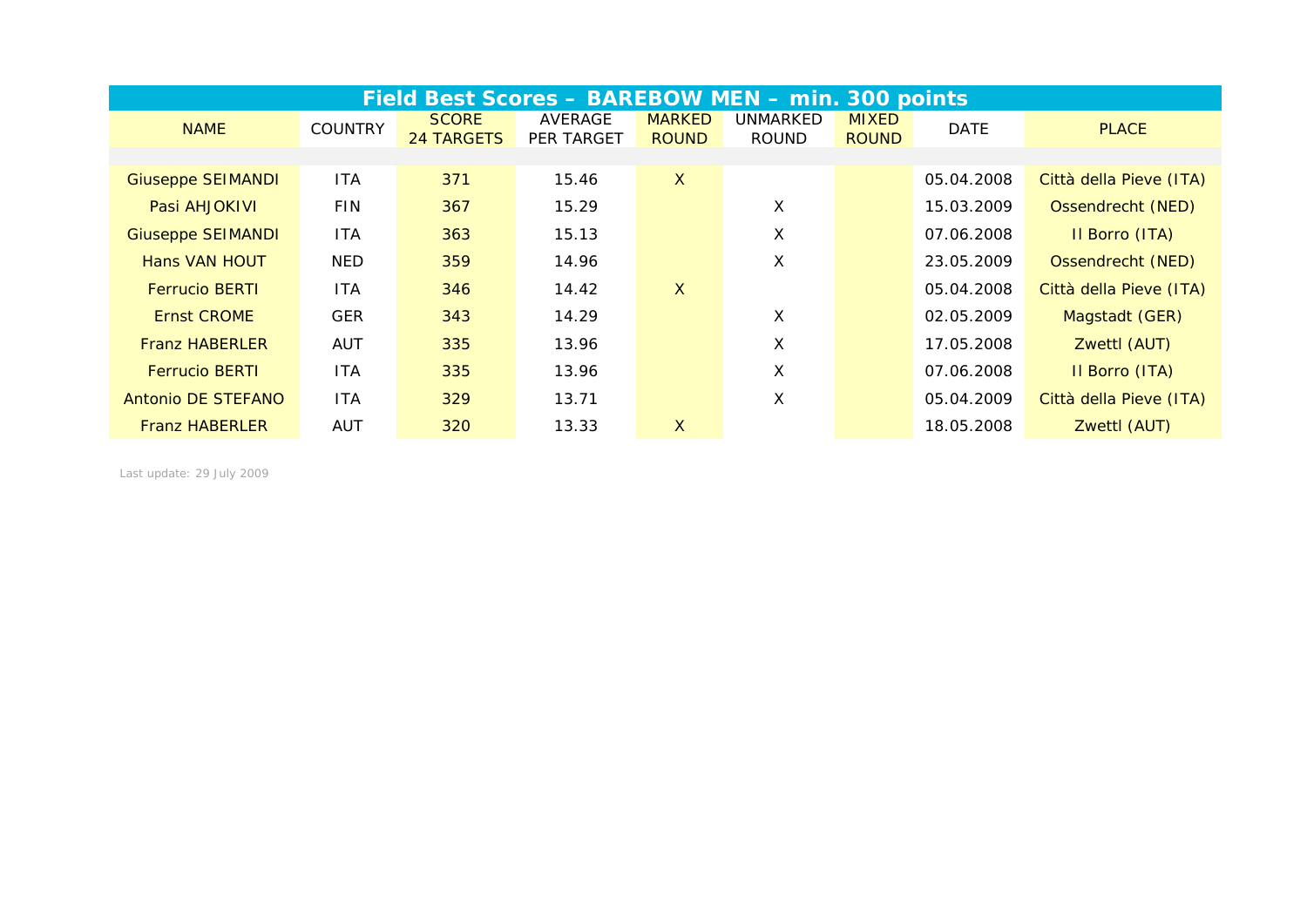|                         | Field Best Scores - BAREBOW WOMEN - min. 270 points |                                   |                              |                               |                          |                              |             |                          |  |  |  |  |  |
|-------------------------|-----------------------------------------------------|-----------------------------------|------------------------------|-------------------------------|--------------------------|------------------------------|-------------|--------------------------|--|--|--|--|--|
| <b>NAME</b>             | <b>COUNTRY</b>                                      | <b>SCORE</b><br><b>24 TARGETS</b> | AVERAGE<br><b>PER TARGET</b> | <b>MARKED</b><br><b>ROUND</b> | UNMARKED<br><b>ROUND</b> | <b>MIXED</b><br><b>ROUND</b> | <b>DATE</b> | <b>PLACE</b>             |  |  |  |  |  |
|                         |                                                     |                                   |                              |                               |                          |                              |             |                          |  |  |  |  |  |
| <b>Reingild LINHART</b> | <b>AUT</b>                                          | 339                               | 14.13                        |                               | Χ                        |                              | 02.05.2009  | <b>Bad Goisern (AUT)</b> |  |  |  |  |  |
| <b>Reingild LINHART</b> | <b>AUT</b>                                          | 328                               | 13.67                        |                               |                          | X                            | 20.05.2012  | Zwettl (AUT)             |  |  |  |  |  |
| <b>Francesca LIUZZI</b> | <b>ITA</b>                                          | 315                               | 13.13                        |                               | X                        |                              | 15.05.2010  | Sulmona (ITA)            |  |  |  |  |  |
| <b>Reingild LINHART</b> | <b>AUT</b>                                          | 304                               | 12.67                        | X                             |                          |                              | 18.07.2009  | Visegrad (HUN)           |  |  |  |  |  |
| Romana PAINELLI         | <b>ITA</b>                                          | 287                               | 11.96                        |                               | X                        |                              | 10.05.2008  | Terni (ITA)              |  |  |  |  |  |
| <b>Francesca LIUZZI</b> | <b>ITA</b>                                          | 278                               | 11.58                        | X                             |                          |                              | 16.05.2010  | Sulmona (ITA)            |  |  |  |  |  |

*Last update: 11 June 2012*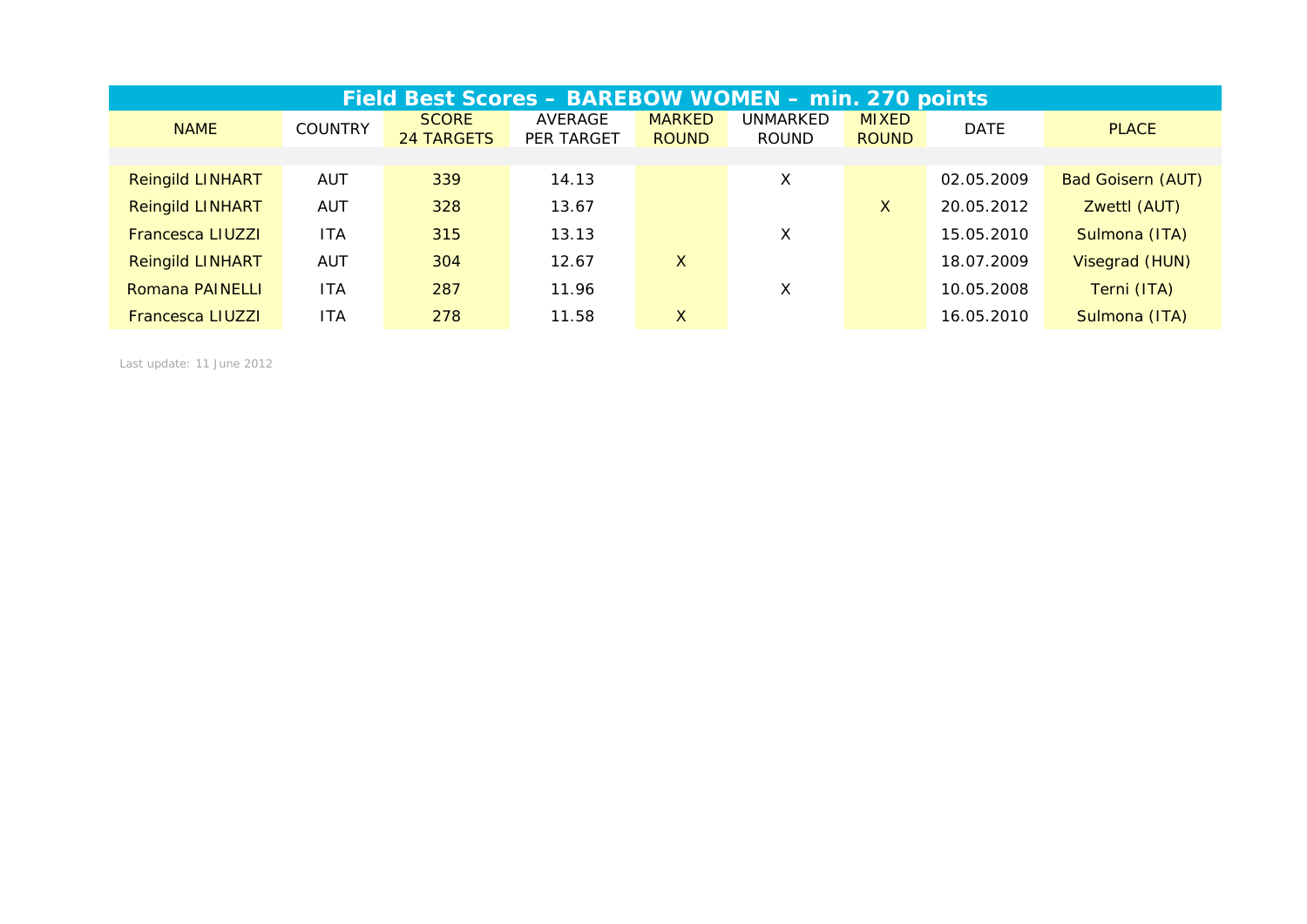# **Best Field Archery scores on FITA 24 targets Arrowhead Round**

**Division: Recurve Men** 

| Name of competitor            | <b>Nation</b> | <b>Score</b><br>24 targ. | Average<br>pr. targ. | <b>Marked</b><br>round    | <b>Unmarked</b><br>round | Name / Place<br>of tournament | <b>Date</b> |
|-------------------------------|---------------|--------------------------|----------------------|---------------------------|--------------------------|-------------------------------|-------------|
| Michele Frangilli             | <b>ITA</b>    | 350                      | 14,58                |                           | $\mathsf{X}$             | <b>EC Bovec</b>               | 20.06.99    |
| Göran Bjerendal               | <b>SWE</b>    | 344                      | 14,33                | $\boldsymbol{\mathsf{X}}$ | X                        | Boras, SWE                    | 30.07.05    |
| <b>Jonathan Shales</b>        | <b>GBR</b>    | 343                      | 14,29                |                           | $\sf X$                  | WG Lahti, FIN                 | 08.08.97    |
| <b>Geert van Berkel</b>       | <b>NED</b>    | 342                      | 14,25                |                           | X                        | WG Lahti, FIN                 | 08.08.97    |
| Göran Bjerendal               | <b>SWE</b>    | 342                      | 14,25                |                           | X                        | <b>Swedish Open</b>           | 01.06.00    |
| <b>Ivan Muznik</b>            | <b>SLO</b>    | 342                      | 14,25                |                           | X                        | Sarnonico, SLO                | 08.05.04    |
| Björn Jansson                 | <b>SWE</b>    | 341                      | 14,21                |                           | $\sf X$                  | <b>National Championship</b>  | 01.08.04    |
| Michele Frangilli             | <b>ITA</b>    | 339                      | 14,13                | $\boldsymbol{\mathsf{X}}$ |                          | <b>EC Bovec</b>               | 20.06.99    |
| <b>Gerard Koonings</b>        | <b>NED</b>    | 338                      | 14,08                |                           | X                        | <b>Swedish Open</b>           | 01.06.00    |
| <b>Haakon Haakonsen</b>       | <b>NOR</b>    | 337                      | 14,04                |                           | X                        | WG Lahti, FIN                 | 08.08.97    |
| Ron van der Hoff              | <b>NED</b>    | 336                      | 14,00                |                           | X                        | <b>Swedish Open</b>           | 01.06.00    |
| <b>Martin Tapper</b>          | <b>SWE</b>    | 336                      | 14,00                |                           | X                        | <b>National Championship</b>  | 01.08.04    |
| <b>Henk Vogels</b>            | <b>NED</b>    | 336                      | 14,00                | $\boldsymbol{\mathsf{X}}$ | X                        | Zoetermeer, NED               | 29.06.04    |
| <b>Bart Konings</b>           | <b>NED</b>    | 334                      | 13,92                |                           | X                        | <b>Swedish Open</b>           | 01.06.00    |
| Matija Zlender                | <b>SLO</b>    | 334                      | 13,92                |                           | $\sf X$                  | Ankaran, SLO                  | 17.04.04    |
| <b>Jonathan Shales</b>        | <b>GBR</b>    | 333                      | 13,88                | $\boldsymbol{\mathsf{X}}$ |                          | WG Lahti, FIN                 | 09.08.97    |
| <b>Alan Scovell</b>           | <b>GBR</b>    | 332                      | 13,83                |                           | X                        | <b>British Championships</b>  | 25.05.97    |
| <b>Mats B Andersson</b>       | <b>SWE</b>    | 332                      | 13,83                |                           | $\sf X$                  | <b>National Championship</b>  | 01.08.04    |
| Torbjörn Johannesson          | <b>SWE</b>    | 332                      | 13,83                |                           | X                        | <b>National Championship</b>  | 01.08.04    |
| <b>Peter Frost</b>            | <b>GBR</b>    | 332                      | 13,83                |                           | X                        | Welsh Field Ch, Pentref       | 24.09.05    |
| Jimmy Forsbäck                | <b>SWE</b>    | 332                      | 13,83                |                           | $\sf X$                  | Rembo, SWE                    | 08.07.06    |
| <b>Björn Jansson</b>          | <b>SWE</b>    | 332                      | 13,83                | $\boldsymbol{\mathsf{X}}$ | X                        | Kil, SWE                      | 08.05.04    |
| <b>Cenneth Ahlund</b>         | <b>SWE</b>    | 331                      | 13,79                |                           | $\pmb{\mathsf{X}}$       | NC, Kungalv, SWE              | 16.08.97    |
| <b>Mike Gerard</b>            | <b>USA</b>    | 331                      | 13,79                |                           | $\sf X$                  | <b>WC Cortina, ITA</b>        | 13.07.00    |
| <b>DORNHOFER Heribert AUT</b> |               | 331                      | 13.79                |                           | $\sf X$                  | <b>Bad Goisern, AUT</b>       | 05.05.07    |
| <b>Fulvio Verdecchia</b>      | <b>ITA</b>    | 331                      | 13,79                | X                         |                          | WG Lahti, FIN                 | 09.08.97    |
| <b>Mike Gerard</b>            | <b>USA</b>    | 331                      | 13,79                | X                         |                          | <b>WC Cortina, ITA</b>        | 14.07.00    |
| <b>Jimmy Forsbäck</b>         | <b>SWE</b>    | 331                      | 13,79                | $\mathsf X$               | $\mathsf X$              | Karlstad, SWE                 | 07.05.06    |
| Mats B Andersson              | <b>SWE</b>    | 330                      | 13,75                | X                         |                          | Oslo Open, NOR                | 24.05.04    |
| <b>Ivan Muznik</b>            | <b>SLO</b>    | 330                      | 13,75                | $\boldsymbol{\mathsf{X}}$ | X                        | Radlje, SLO                   | 31.07.04    |
| Mats Inge Smördal             | <b>NOR</b>    | 329                      | 13,71                |                           | $\mathsf X$              | <b>Swedish Open</b>           | 01.06.00    |
| Karl Blondeau                 | <b>FRA</b>    | 329                      | 13,71                |                           | X                        | <b>WC Cortina, ITA</b>        | 13.07.00    |
| <b>Bojan Brulc</b>            | <b>SLO</b>    | 329                      | 13,71                |                           | X                        | Ankaran, SLO                  | 26.04.03    |
| Mikael Ekholm                 | <b>SWE</b>    | 329                      | 13,71                |                           | $\mathsf X$              | Stockolm Open, SWE            | 22.05.04    |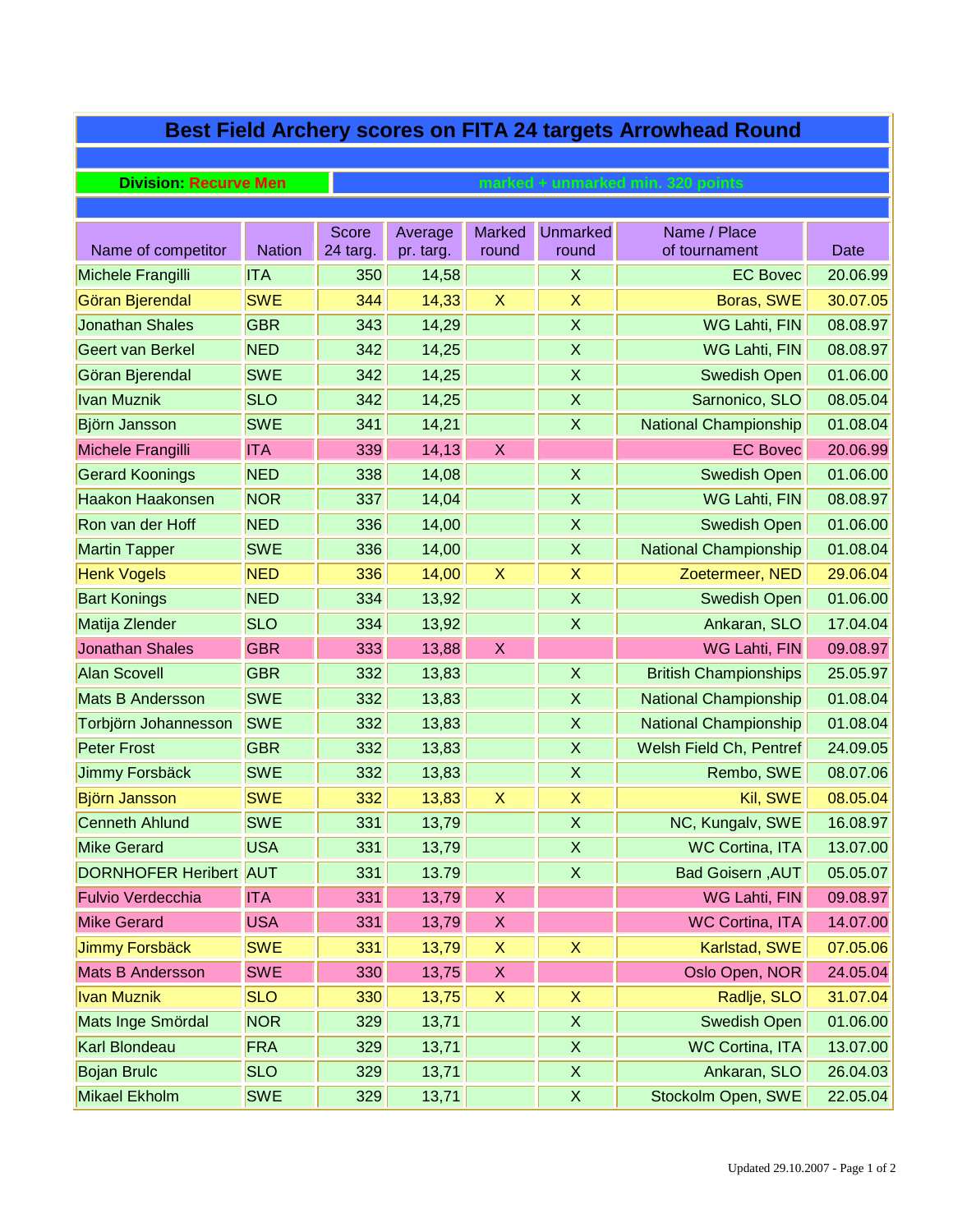| <b>Heribert Dornhofer</b> | <b>AUT</b> | 329 | 13,71 |                           | X                  | <b>Bad Goisern, AUT</b> | 14.05.05 |
|---------------------------|------------|-----|-------|---------------------------|--------------------|-------------------------|----------|
| <b>Sven Giesa</b>         | <b>GER</b> | 329 | 13,71 | $\mathsf{X}$              |                    | WG Lahti, FIN           | 09.08.97 |
| Andrea Parenti            | <b>ITA</b> | 329 | 13,71 | $\mathsf X$               |                    | WG Lahti, FIN           | 09.08.97 |
| Matija Zlender            | <b>SLO</b> | 329 | 13,71 | $\mathsf X$               | $\sf X$            | Ljubljana, SLO          | 07.06.03 |
| Sigmund Lindberget        | <b>NOR</b> | 328 | 13,67 |                           | $\sf X$            | <b>Swedish Open</b>     | 01.06.00 |
| <b>Bo Lindgren</b>        | <b>SWE</b> | 328 | 13,67 |                           | $\mathsf{X}$       | Rättvik, SWE            | 16.06.01 |
| <b>Jonas Andersson</b>    | <b>SWE</b> | 328 | 13,67 | $\mathsf X$               |                    | NC, Lindome, SWE        | 08.99    |
| <b>Magnus Petersson</b>   | <b>SWE</b> | 328 | 13,67 | $\mathsf{X}$              |                    | NC, Lindome, SWE        | 08.99    |
| <b>Jay Barrs</b>          | <b>USA</b> | 328 | 13,67 | $\mathsf X$               |                    | <b>WC Cortina, ITA</b>  | 14.07.00 |
| <b>Nicolas Gaudron</b>    | <b>FRA</b> | 327 | 13,63 | $\mathsf X$               |                    | <b>WC Cortina, ITA</b>  | 14.07.00 |
| Björn Jansson             | <b>SWE</b> | 327 | 13,63 | $\mathsf{X}$              |                    | Oslo Open, NOR          | 25.05.04 |
| <b>Xander Holl</b>        | <b>NED</b> | 326 | 13,58 |                           | $\mathsf{X}$       | Swedish Open            | 01.06.00 |
| <b>Jay Barrs</b>          | <b>USA</b> | 326 | 13,58 |                           | $\pmb{\mathsf{X}}$ | <b>WC Cortina, ITA</b>  | 13.07.00 |
| <b>Nathan Bell</b>        | <b>USA</b> | 326 | 13,58 |                           | $\mathsf X$        | <b>WC Cortina, ITA</b>  | 13.07.00 |
| Göran Bjerendal           | <b>SWE</b> | 326 | 13,58 | $\boldsymbol{X}$          |                    | <b>Swedish Open</b>     | 02.06.00 |
| <b>Anders Andersson</b>   | <b>SWE</b> | 325 | 13,54 |                           | $\sf X$            | NC, Mjolby, SWE         | 22.08.98 |
| <b>Torbjorn Olsson</b>    | <b>SWE</b> | 325 | 13,54 | $\mathsf X$               |                    | NC, Mjolby, SWE         | 23.08.98 |
| Mats Inge Smördal         | <b>NOR</b> | 325 | 13,54 | $\mathsf X$               |                    | <b>Swedish Open</b>     | 02.06.00 |
| <b>Gerard Koonings</b>    | <b>NED</b> | 325 | 13,54 | $\mathsf X$               |                    | <b>WC Cortina, ITA</b>  | 14.07.00 |
| <b>Jason McKittrick</b>   | <b>USA</b> | 325 | 13,54 | $\boldsymbol{X}$          |                    | <b>WC Cortina, ITA</b>  | 14.07.00 |
| <b>Torbjorn Olsson</b>    | <b>SWE</b> | 324 | 13,50 |                           | $\sf X$            | NC, Mjolby, SWE         | 22.08.98 |
| Mathias Röjas             | <b>SWE</b> | 324 | 13,50 |                           | X                  | Rättvik, SWE            | 16.06.01 |
| <b>Mikael Ekholm</b>      | <b>SWE</b> | 324 | 13,50 | $\mathsf{X}$              | $\pmb{\mathsf{X}}$ | Kil, SWE                | 06.05.06 |
| <b>Fulvio Verdecchia</b>  | <b>ITA</b> | 323 | 13,46 |                           | $\sf X$            | <b>WC Cortina, ITA</b>  | 13.07.00 |
| <b>Jonas Andersson</b>    | <b>SWE</b> | 323 | 13,46 |                           | $\pmb{\mathsf{X}}$ | <b>WC Cortina, ITA</b>  | 13.07.00 |
| <b>Anders Andersson</b>   | <b>SWE</b> | 323 | 13,46 | $\boldsymbol{\mathsf{X}}$ |                    | NC, Mjolby, SWE         | 23.08.98 |
| <b>Bo Lindgren</b>        | <b>SWE</b> | 323 | 13,46 | $\mathsf X$               |                    | NC, Mjolby, SWE         | 23.08.98 |
| Alvise Bertolini          | <b>ITA</b> | 323 | 13,46 | $\boldsymbol{\mathsf{X}}$ |                    | <b>WC Cortina, ITA</b>  | 14.07.00 |
| Alvise Bertolini          | <b>ITA</b> | 322 | 13,42 |                           | X                  | <b>WC Cortina, ITA</b>  | 13.07.00 |
| Sebastian Rohrberg        | <b>GER</b> | 322 | 13,42 |                           | $\mathsf X$        | <b>WC Cortina, ITA</b>  | 13.07.00 |
| Ron van der Hoff          | <b>NED</b> | 322 | 13,42 | X                         |                    | <b>Swedish Open</b>     | 02.06.00 |
| <b>Martin Tapper</b>      | <b>SWE</b> | 322 | 14,42 | X                         |                    | National Championship   | 02.08.04 |
| Nicolas Gaudron           | <b>FRA</b> | 321 | 13,38 |                           | $\mathsf X$        | <b>WC Cortina, ITA</b>  | 13.07.00 |
| <b>Jason McKittrick</b>   | <b>USA</b> | 321 | 13,38 |                           | X                  | <b>WC Cortina, ITA</b>  | 13.07.00 |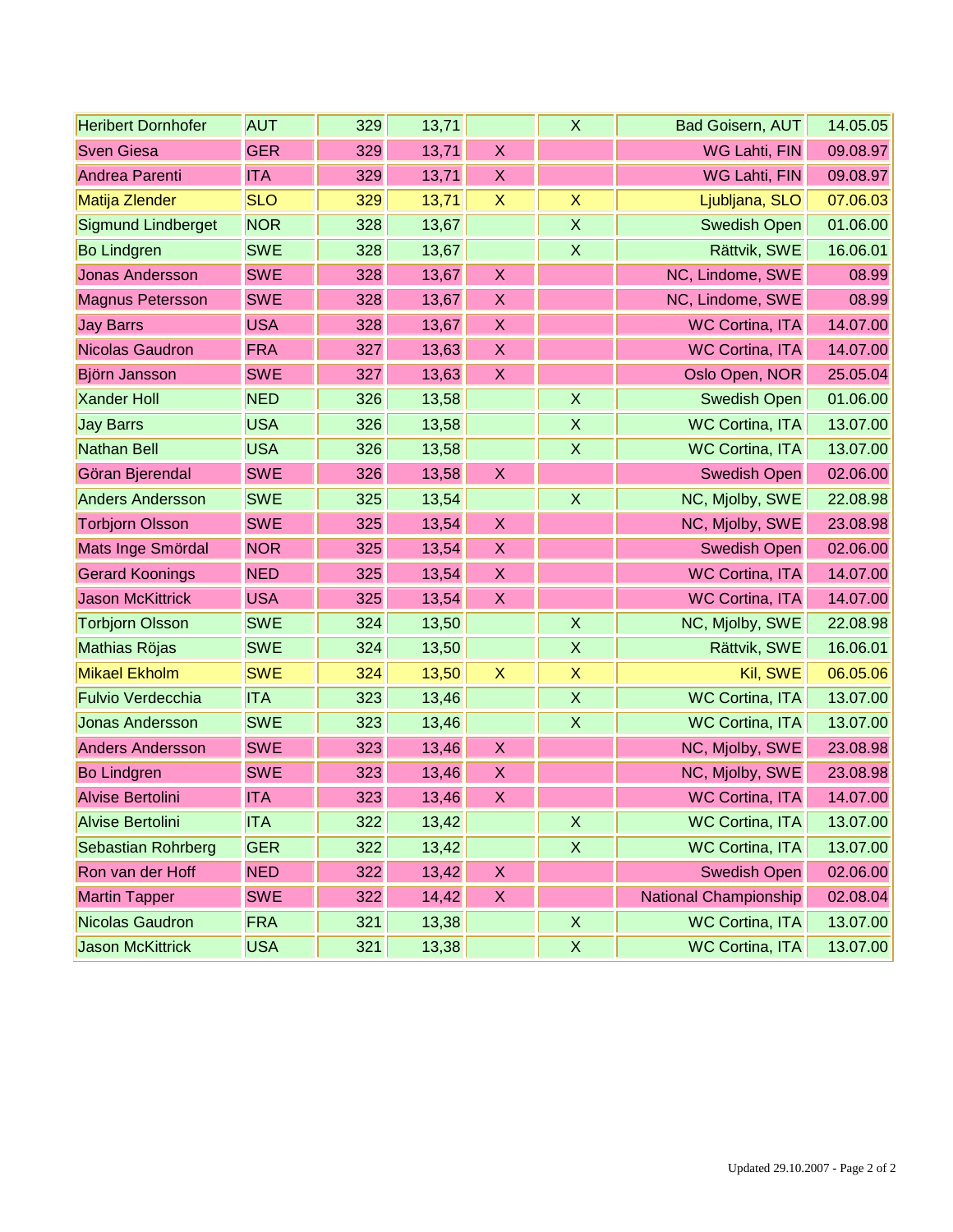# **Best Field Archery scores on FITA 24 targets Arrowhead Round**

#### **Division: Recurve Women**

| Name of competitor         | <b>Nation</b> | Score<br>24 targ. | Average<br>pr. targ. | <b>Marked</b><br>round    | <b>Unmarked</b><br>round  | Name / Place<br>of tournament | Date     |
|----------------------------|---------------|-------------------|----------------------|---------------------------|---------------------------|-------------------------------|----------|
| Petra Eriksson             | <b>SWE</b>    | 341               | 14,21                | $\pmb{\mathsf{X}}$        |                           | Oslo, NOR                     | 21.05.06 |
| <b>Dolores Cekada</b>      | <b>SLO</b>    | 333               | 13,88                | $\mathsf X$               |                           | Ilirska Bistrica, SLO         | 29.06.03 |
| Sabine Mayrhofer           | <b>AUT</b>    | 332               | 13,83                |                           | $\boldsymbol{\mathsf{X}}$ | Zwettl, AUT                   | 12.09.04 |
| Petra Eriksson             | <b>SWE</b>    | 330               | 13,75                |                           | $\sf X$                   | Oslo, NOR                     | 20.05.06 |
| Ingrid Kilander            | <b>SWE</b>    | 229               | 13,71                |                           | $\pmb{\mathsf{X}}$        | NC, Miolby, SWE               | 22.08.98 |
| Dolores Cekada             | <b>SLO</b>    | 329               | 13,71                |                           | $\boldsymbol{\mathsf{X}}$ | Ilirska Bistrica, SLO         | 28.06.03 |
| Elin Kättsröm              | <b>SWE</b>    | 329               | 13,71                |                           | $\pmb{\mathsf{X}}$        | NC, Mjolby, SWE               | 01.08.04 |
| <b>Ingrid Kilander</b>     | <b>SWE</b>    | 329               | 13,71                | X                         |                           | <b>National Championship</b>  | 23.08.98 |
| <b>Carole Ferriou</b>      | FRA           | 328               | 13,67                |                           | $\boldsymbol{\mathsf{X}}$ | <b>WC Cortina, ITA</b>        | 13.07.00 |
| Naomi Folkard              | <b>GBR</b>    | 328               | 13.67                |                           | $\pmb{\mathsf{X}}$        | Easter, Dearne Valley         | 27.03.05 |
| Heidi Mittermaier          | <b>GER</b>    | 325               | 13,54                |                           | $\mathsf X$               | WG Lahti, FIN                 | 08.08.97 |
| <b>Petra Ericsson</b>      | <b>SWE</b>    | 324               | 13,50                | $\boldsymbol{\mathsf{X}}$ | $\boldsymbol{\mathsf{X}}$ | Karlstad, SWE                 | 07.05.06 |
| <b>Dolores Cekada</b>      | <b>SLO</b>    | 323               | 13,46                | X                         | $\overline{\mathsf{X}}$   | <b>National Championship</b>  | 20.08.06 |
| Naomi Folkard              | <b>GBR</b>    | 322               | 13.42                | X                         |                           | Easter, Dearne Valley         | 28.03.05 |
| Christina Loriati          | <b>ITA</b>    | 320               | 13,33                | X                         |                           | WC, Austria                   | 06.08.98 |
| Michelle Worthington       | <b>GBR</b>    | 319               | 13,29                |                           | $\mathsf{X}$              | Welsh Field Ch, Pentref       | 24.09.05 |
| Ingrid Kihlander           | <b>SWE</b>    | 318               | 13,25                |                           | $\boldsymbol{\mathsf{X}}$ | Oslo, NOR                     | 21.05.06 |
| Christina Loriati          | <b>ITA</b>    | 317               | 13,21                |                           | $\boldsymbol{\mathsf{X}}$ | <b>WC Cortina, ITA</b>        | 13.07.00 |
| Elin Kättsröm              | <b>SWE</b>    | 317               | 13,21                | $\mathsf X$               |                           | <b>National Championship</b>  | 02.08.04 |
| Laure Barczynski           | FRA           | 315               | 13,13                |                           | $\boldsymbol{\mathsf{X}}$ | <b>WC Cortina, ITA</b>        | 13.07.00 |
| <b>Christel van Berkel</b> | <b>NED</b>    | 315               | 13,13                | $\boldsymbol{\mathsf{X}}$ |                           | WC, Austria                   | 06.08.98 |
| <b>Liselott Andersson</b>  | <b>SWE</b>    | 314               | 13,08                |                           | $\sf X$                   | WG Lahti, Fln                 | 08.08.97 |
| Ksenija Podrzaj            | <b>SLO</b>    | 313               | 13,04                |                           | $\pmb{\mathsf{X}}$        | <b>WC Canberra, AUS</b>       | 10.09.02 |
| Laure Barczynski           | <b>FRA</b>    | 312               | 13,00                | $\boldsymbol{\mathsf{X}}$ |                           | <b>WC Cortina, ITA</b>        | 14.07.00 |
| <b>Heidi Mittermaier</b>   | <b>GER</b>    | 309               | 12,88                | $\mathsf X$               |                           | <b>WC Cortina, ITA</b>        | 14.07.00 |
| <b>Elisabeth Grube</b>     | <b>AUT</b>    | 309               | 12,88                |                           | $\boldsymbol{\mathsf{X}}$ | <b>WC Cortina, ITA</b>        | 13.07.00 |
| Manuela Kaltenmark         | <b>GER</b>    | 308               | 12,83                |                           | X                         | <b>WC Cortina, ITA</b>        | 13.07.00 |
| Laurence Pecqueux          | FRA           | 307               | 12,79                |                           | $\pmb{\mathsf{X}}$        | <b>WC Cortina, ITA</b>        | 13.07.00 |
| Susanne Lundgren           | <b>SWE</b>    | 307               | 12,79                | X                         |                           | Swedish open                  | 02.06.00 |
| <b>Ingrid Kilande</b>      | <b>SWE</b>    | 307               | 12,79                | X                         | X                         | Kil, Sweden                   | 06.05.06 |
| Christel van Berkel        | <b>NED</b>    | 306               | 12,75                |                           | $\pmb{\mathsf{X}}$        | <b>WC Cortina, ITA</b>        | 13.07.00 |
| Sabine Mayrhofer           | <b>AUT</b>    | 306               | 12,75                | X                         |                           | <b>World Games Duisburg</b>   | 16.07.05 |
| <b>Nathalie Dielen</b>     | SUI           | 305               | 12,71                |                           | $\mathsf X$               | <b>World Games Duisburg</b>   | 15.07.05 |
| <b>Nathalie Dielen</b>     | SUI           | 305               | 12,71                | X                         |                           | <b>World Games Duisburg</b>   | 16.07.05 |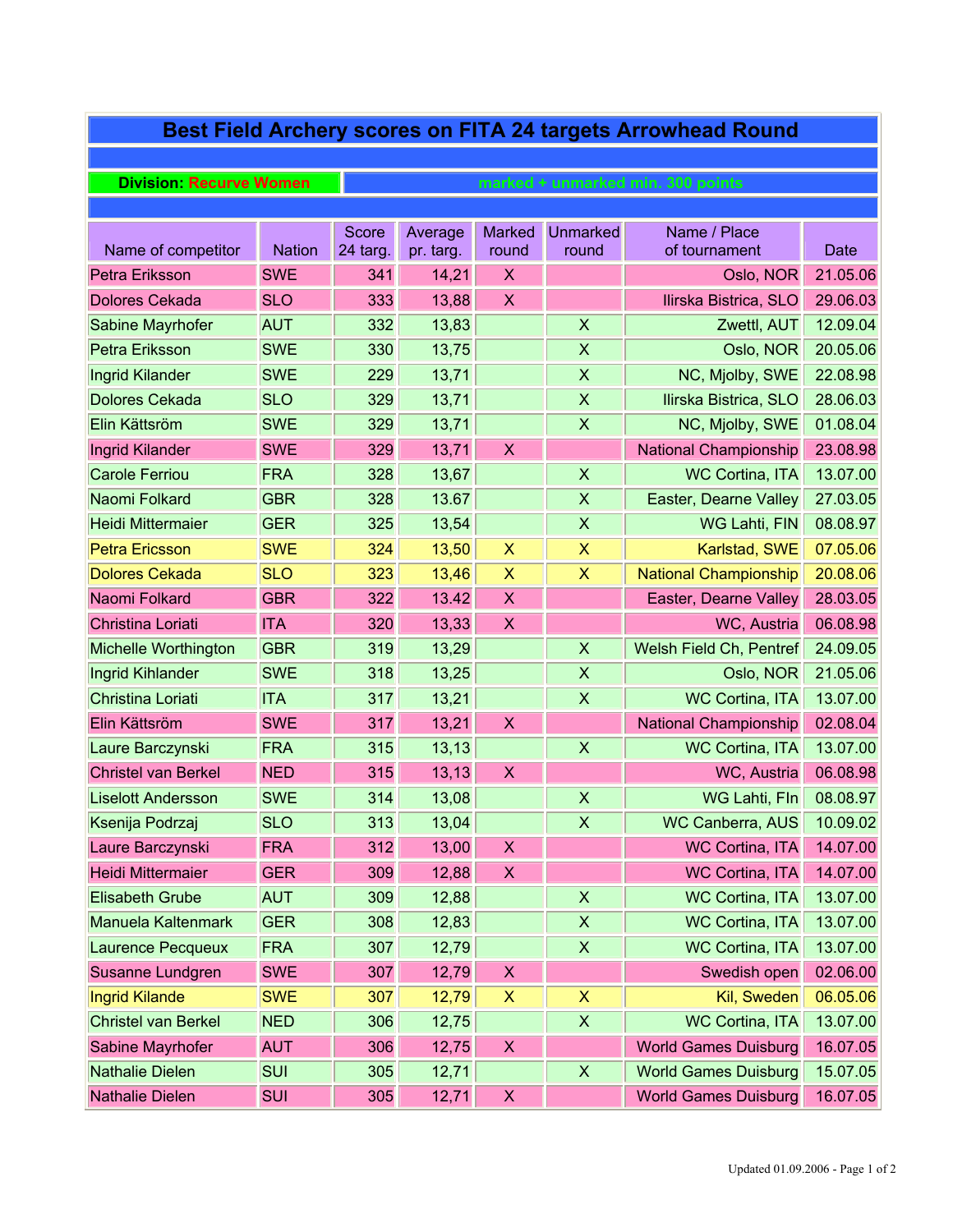| Susanne Lundgren      | <b>SWE</b> | 304 | 12,67 |   | $\mathsf{X}$ | Swedish Open          | 01.06.00 |
|-----------------------|------------|-----|-------|---|--------------|-----------------------|----------|
| José Vogels           | <b>NED</b> | 304 | 12.67 | X |              | Zoetermeer, NED       | 30.06.02 |
| Jennie Knutsson       | <b>SWE</b> | 303 | 12,63 |   | X            | National Championship | 02.08.04 |
| <b>Carole Ferriou</b> | <b>FRA</b> | 301 | 12,54 | X |              | WC Cortina, ITA       | 14.07.00 |
| Nathalie Dielen       | <b>SUI</b> | 301 | 12.54 | X | x            | Vionnaz, SUI          | 13.06.04 |
| Jennie Knutsson       | <b>SWE</b> | 301 | 12.54 | X |              | Karlstad, SWE         | 07.05.06 |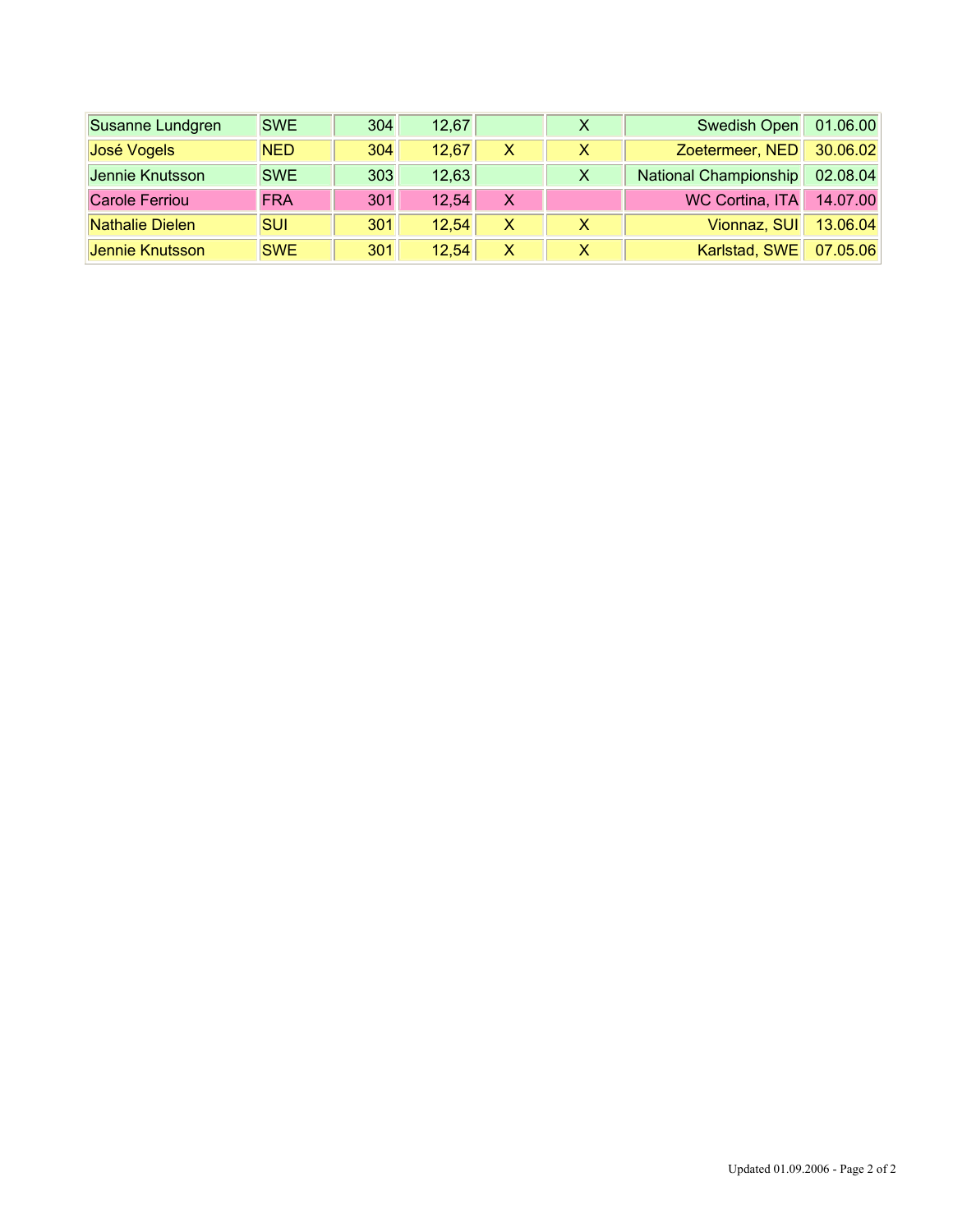|                                           | <b>Best Field Archery scores on FITA 24 targets Arrowhead Round</b> |                 |     |                    |                           |                           |                                   |                         |  |  |  |  |  |
|-------------------------------------------|---------------------------------------------------------------------|-----------------|-----|--------------------|---------------------------|---------------------------|-----------------------------------|-------------------------|--|--|--|--|--|
|                                           |                                                                     |                 |     |                    |                           |                           |                                   |                         |  |  |  |  |  |
| <b>Division: Compound Men</b>             |                                                                     |                 |     |                    |                           |                           | marked + unmarked min. 350 points |                         |  |  |  |  |  |
|                                           |                                                                     |                 |     |                    |                           |                           |                                   |                         |  |  |  |  |  |
|                                           | <b>Nation</b>                                                       | Score           | X's | Average            | <b>Marked</b>             | <b>Unmarked</b>           | Name / Place of                   |                         |  |  |  |  |  |
| Name of competitor<br><b>Dave Cousins</b> | <b>USA</b>                                                          | 24 targ.<br>360 | 63  | pr. targ.<br>15,00 | round                     | round<br>$\mathsf{X}$     | tournament<br>WG, Duisburg, GER   | <b>Date</b><br>15.07.05 |  |  |  |  |  |
| <b>Chris White</b>                        | <b>GBR</b>                                                          | 360             | 60  | 15,00              |                           | $\boldsymbol{\mathsf{X}}$ | Dearn Valley, GBR                 | 27.03.05                |  |  |  |  |  |
|                                           | <b>FIN</b>                                                          | 360             | 55  |                    |                           | $\sf X$                   | Göteborg, SWE                     | 13.08.05                |  |  |  |  |  |
| Jari Haavisto<br><b>Frank Thasler</b>     |                                                                     |                 |     | 15,00              |                           | $\boldsymbol{\mathsf{X}}$ |                                   | 04.05.02                |  |  |  |  |  |
|                                           | <b>GER</b>                                                          | 360             | 49  | 15,00              |                           |                           | Ranklist, GER                     |                         |  |  |  |  |  |
| <b>John Dudley</b>                        | <b>USA</b>                                                          | 360             | 62  | 15,00              | $\pmb{\mathsf{X}}$        |                           | Morwell, Victoria, AUS            | 28.04.06                |  |  |  |  |  |
| <b>Dave Cousins</b>                       | <b>USA</b>                                                          | 360             | 56  | 15,00              | X                         |                           | WG, Duisburg, GER                 | 16.07.05                |  |  |  |  |  |
| <b>Chris White</b>                        | <b>GBR</b>                                                          | 360             | 53  | 15,00              | $\boldsymbol{\mathsf{X}}$ |                           | Woodstock, GBR                    | 17.04.05                |  |  |  |  |  |
| <b>Andre Grawinkel</b>                    | <b>GER</b>                                                          | 360             | 52  | 15,00              | $\boldsymbol{\mathsf{X}}$ |                           | Ranklist, GER                     | 05.07.98                |  |  |  |  |  |
| <b>Niels Baldur</b>                       | <b>DEN</b>                                                          | 360             | 51  | 15,00              | $\boldsymbol{\mathsf{X}}$ |                           | Oslo Open                         | 05.07.98                |  |  |  |  |  |
| <b>Bjorn Alsmark</b>                      | <b>GBR</b>                                                          | 359             |     | 14,96              |                           | $\boldsymbol{\mathsf{X}}$ | Danish Open                       | 31.05.99                |  |  |  |  |  |
| <b>Axel Langweige</b>                     | <b>GER</b>                                                          | 359             |     | 14,96              |                           | $\boldsymbol{\mathsf{X}}$ | Wirsberg, GER                     | 03.08.03                |  |  |  |  |  |
| <b>Andreas Franzen</b>                    | <b>GER</b>                                                          | 359             |     | 14,96              |                           | $\sf X$                   | RL Müllenborn                     | 17.05.03                |  |  |  |  |  |
| Morgan Lundin                             | <b>SWE</b>                                                          | 359             |     | 14,96              | $\boldsymbol{\mathsf{X}}$ |                           | <b>National Championship</b>      | 02.08.04                |  |  |  |  |  |
| Hervé Dardant                             | <b>FRA</b>                                                          | 359             |     | 14,96              | $\boldsymbol{\mathsf{X}}$ |                           | EC, Vagney, FRA                   | 13.08.03                |  |  |  |  |  |
| <b>Dennis Carson</b>                      | <b>AUS</b>                                                          | 359             |     | 14,96              | $\boldsymbol{\mathsf{X}}$ |                           | Morwell, Victoria, AUS            | 28.04.06                |  |  |  |  |  |
| Dejan Sitar                               | <b>SLO</b>                                                          | 358             |     | 14,92              |                           | $\boldsymbol{\mathsf{X}}$ | <b>EC Zelezna Ruda</b>            | 17.07.01                |  |  |  |  |  |
| Hervé Dardant                             | <b>FRA</b>                                                          | 358             |     | 14,92              |                           | $\boldsymbol{\mathsf{X}}$ | EC, Vagney, FRA                   | 12.08.03                |  |  |  |  |  |
| <b>Gary Cole</b>                          | <b>GBR</b>                                                          | 358             |     | 14,92              |                           | $\boldsymbol{\mathsf{X}}$ | Dearne Valley, GBR                | 11.04.04                |  |  |  |  |  |
| Morgan Lundin                             | <b>SWE</b>                                                          | 358             |     | 14,92              |                           | $\boldsymbol{X}$          | <b>National Championship</b>      | 01.08.04                |  |  |  |  |  |
| <b>Andeas Noren</b>                       | <b>SWE</b>                                                          | 358             |     | 14,92              |                           | $\mathsf X$               | <b>National Championship</b>      | 01.08.04                |  |  |  |  |  |
| Hans-Jörg Kain                            | <b>AUT</b>                                                          | 358             |     | 14,92              |                           | $\boldsymbol{\mathsf{X}}$ | Zwettl, AUT                       | 02.05.04                |  |  |  |  |  |
| <b>Bjorn Alsmark</b>                      | <b>GBR</b>                                                          | 358             |     | 14,92              | X                         |                           | Netherwitton, GBR                 | 11.09.04                |  |  |  |  |  |
| Dejan Sitar                               | <b>SLO</b>                                                          | 358             |     | 14,92              | X                         | $\boldsymbol{\mathsf{X}}$ | <b>Bjelovar, CRO</b>              | 07.07.01                |  |  |  |  |  |
| <b>Andreas Norén</b>                      | <b>SWE</b>                                                          | 358             | 53  | 14.92              | $\pmb{\mathsf{X}}$        | X                         | Uppsala, SWE                      | 11.06.05                |  |  |  |  |  |
| <b>Fredrik Lindblad</b>                   | <b>SWE</b>                                                          | 358             |     | 14,92              | $\mathsf X$               | $\mathsf X$               | Karlstad, SWE                     | 07.05.06                |  |  |  |  |  |
| Hermann Rübbelke                          | <b>GER</b>                                                          | 358             | 41  | 14,92              | $\mathsf X$               | $\boldsymbol{\mathsf{X}}$ | Dorsten, GER                      | 25.06.06                |  |  |  |  |  |
| <b>Niels Baldur</b>                       | <b>DEN</b>                                                          | 357             |     | 14,88              |                           | $\mathsf X$               | Oslo Open                         | 04.07.98                |  |  |  |  |  |
| <b>Peter Penner</b>                       | <b>GER</b>                                                          | 357             |     | 14,88              |                           | $\pmb{\times}$            | <b>WC Cortina, ITA</b>            | 13.07.00                |  |  |  |  |  |
| <b>Fredrik Lindblad</b>                   | <b>SWE</b>                                                          | 357             |     | 14,88              |                           | $\mathsf{X}$              | National Champ, Boras             | 19.08.06                |  |  |  |  |  |
| Jari Haavisto                             | <b>FIN</b>                                                          | 357             |     | 14,88              | $\mathsf X$               |                           | Riihimäki, FIN                    | 25.08.02                |  |  |  |  |  |
| <b>Andreas Noren</b>                      | <b>SWE</b>                                                          | 357             |     | 14,88              | $\mathsf X$               |                           | Rembo, SWE                        | 09.07.06                |  |  |  |  |  |
| Jari Hjerpe                               | <b>SWE</b>                                                          | 357             |     | 14,88              | $\mathsf X$               | $\boldsymbol{\mathsf{X}}$ | Uppsala, SWE                      | 11.06.05                |  |  |  |  |  |
| <b>Christoffer Herfindal</b>              | <b>SWE</b>                                                          | 356             |     | 14,83              |                           | $\mathsf X$               | <b>National Championship</b>      | 01.08.04                |  |  |  |  |  |
| Hans-Jörg Kain                            | <b>AUT</b>                                                          | 356             |     | 14,83              | $\boldsymbol{\mathsf{X}}$ |                           | Gaaal, AUT                        | 06.02                   |  |  |  |  |  |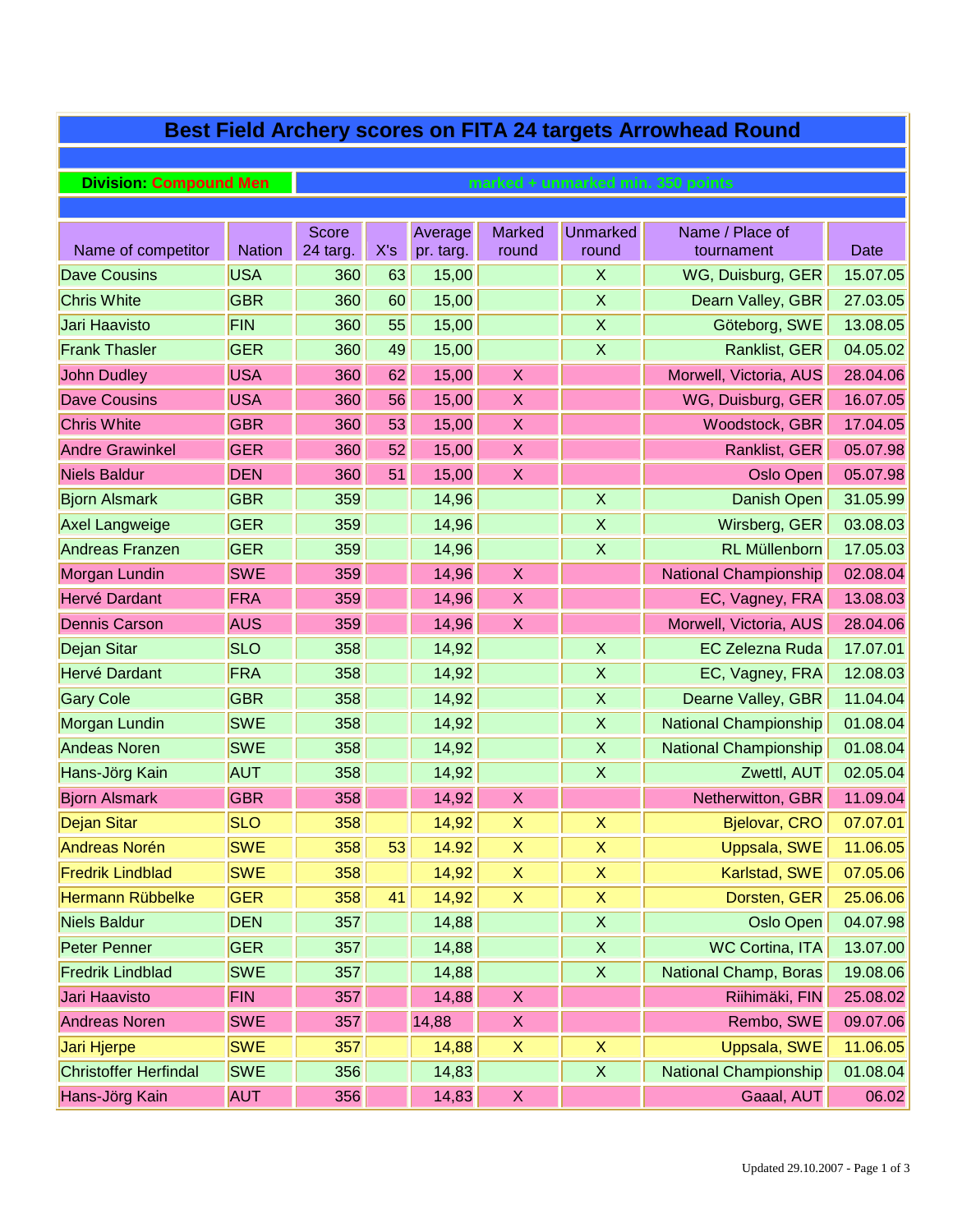| <b>Gary Cole</b>             | <b>GBR</b> | 356 | 14,83 | X                         |                           | Worthing Open, GBR           | 29.06.03 |
|------------------------------|------------|-----|-------|---------------------------|---------------------------|------------------------------|----------|
| <b>Fredrik Lindblad</b>      | <b>SWE</b> | 356 | 14,83 | X                         |                           | Oslo, NOR                    | 22.05.06 |
| <b>Gilles Seywert</b>        | <b>LUX</b> | 356 | 14,83 | $\pmb{\times}$            | $\boldsymbol{\mathsf{X}}$ | 5 Nations, Esch/Alz, LUX     | 27.08.06 |
| <b>Patrik Van De Wouwer</b>  | <b>NED</b> | 356 | 14,83 | $\boldsymbol{\mathsf{X}}$ | $\boldsymbol{\mathsf{X}}$ | Ossendrecht, NED             | 20.05.07 |
| <b>Robert Danielsson</b>     | <b>SWE</b> | 355 | 14,79 |                           | $\boldsymbol{X}$          | WC Göteborg, SWE             | 30.08.06 |
| <b>Robert Danielsson</b>     | <b>SWE</b> | 355 | 14,79 | $\boldsymbol{X}$          |                           | Rembo, SWE                   | 09.07.06 |
| <b>Uros Kricka</b>           | <b>SLO</b> | 355 | 14,79 | $\boldsymbol{X}$          | $\boldsymbol{X}$          | Ljubljana, SLO               | 12.06.04 |
| Peter Mosén                  | <b>SWE</b> | 355 | 14,79 | $\boldsymbol{\mathsf{X}}$ | $\boldsymbol{\mathsf{X}}$ | Karlstad, SWE                | 07.05.06 |
| <b>Vlato Sitar</b>           | <b>SLO</b> | 354 | 14,75 |                           | $\boldsymbol{\mathsf{X}}$ | WC, Austria                  | 05.08.98 |
| <b>Gary Kinghorn</b>         | <b>GBR</b> | 354 | 14,75 |                           | $\pmb{\times}$            | <b>WC Cortina, ITA</b>       | 13.07.00 |
| <b>Tibor Ondrik</b>          | <b>HUN</b> | 354 | 14,75 |                           | $\boldsymbol{\mathsf{X}}$ | <b>WG Akita</b>              | 17.08.01 |
| <b>Uros Kricka</b>           | <b>SLO</b> | 354 | 14,75 |                           | $\boldsymbol{X}$          | Plitvice, CRO                | 06.07.04 |
| <b>Christer Paulsson</b>     | <b>SWE</b> | 354 | 14,75 |                           | $\boldsymbol{\mathsf{X}}$ | Oslo, NOR                    | 21.05.06 |
| <b>Peter Rasmusson</b>       | <b>SWE</b> | 354 | 14,75 | $\boldsymbol{X}$          |                           | <b>Oslo Open</b>             | 05.07.98 |
| <b>Mikael Roos</b>           | <b>SWE</b> | 353 | 14,71 | $\boldsymbol{X}$          | $\boldsymbol{\mathsf{X}}$ | Uppsala, SWE                 | 11.06.05 |
| <b>Walter Lichtenegger</b>   | <b>AUT</b> | 352 | 14,67 |                           | $\pmb{\times}$            | <b>Bad Goisern, AUT</b>      | 02.05.04 |
| <b>Christian Linhart</b>     | <b>AUT</b> | 352 | 14,67 |                           | $\mathsf X$               | <b>Bad Goisern, AUT</b>      | 02.05.04 |
| Sven Engström                | <b>SWE</b> | 352 | 14,67 | $\boldsymbol{X}$          |                           | Rättvik, SWE                 | 17.06.02 |
| <b>Christopher Herfindal</b> | <b>SWE</b> | 352 | 14,67 | X                         |                           | National Championship        | 02.08.04 |
| <b>Kristoffer Herfindal</b>  | <b>SWE</b> | 352 | 16,67 | $\boldsymbol{\mathsf{X}}$ | $\boldsymbol{\mathsf{X}}$ | Karlstad, SWE                | 07.05.06 |
| Sven Engström                | <b>SWE</b> | 351 | 14,63 |                           | $\boldsymbol{\mathsf{X}}$ | Rättvik, SWE                 | 16.06.01 |
| <b>Kenneth Andersson</b>     | <b>SWE</b> | 351 | 14,63 |                           | $\boldsymbol{\mathsf{X}}$ | <b>National Championship</b> | 02.08.04 |
| Jari Hjerpe                  | <b>SWE</b> | 351 | 14,63 | $\boldsymbol{\mathsf{X}}$ |                           | National Championship        | 02.08.04 |
| <b>Linus Sparlund</b>        | <b>SWE</b> | 351 | 14,63 | $\boldsymbol{\mathsf{X}}$ | $\boldsymbol{\mathsf{X}}$ | Karlstad, SWE                | 04.05.03 |
| <b>Christian Hedwall</b>     | <b>SWE</b> | 351 | 14,63 | $\boldsymbol{\mathsf{X}}$ | $\pmb{\times}$            | Karlstad, SWE                | 07.05.06 |
| <b>Mikael Roos</b>           | <b>SWE</b> | 350 | 14,58 |                           | $\pmb{\times}$            | <b>National Championship</b> | 02.08.04 |
| <b>Mathias Goebel</b>        | <b>AUT</b> | 350 | 14,58 |                           | $\pmb{\times}$            | <b>Bad Goisern, AUT</b>      | 05.05.07 |
| <b>Tibor Ondrik</b>          | <b>HUN</b> | 350 | 14,58 | $\boldsymbol{X}$          |                           | <b>WG Akita</b>              | 18.08.01 |
| <b>Marci Voermans</b>        | <b>NED</b> | 350 | 14,58 | X                         | X                         | Zoetermeer, NED              | 27.06.05 |
| Mats Inge Smördal            | <b>NOR</b> | 350 | 14,58 | $\mathsf X$               | $\mathsf X$               | Karlstad, SWE                | 07.05.06 |
| <b>Robert Danielsson</b>     | <b>SWE</b> | 350 | 14,58 | X                         | $\boldsymbol{\mathsf{X}}$ | Kil, SWE                     | 06.05.06 |
| Guido van der Bosch          | <b>NED</b> | 353 | 14,71 |                           | $\boldsymbol{\mathsf{X}}$ | <b>WC Cortina, ITA</b>       | 13.07.00 |
| Giorgio Visentin             | <b>ITA</b> | 353 | 14,71 |                           | $\mathsf X$               | <b>WC Cortina, ITA</b>       | 13.07.00 |
| <b>Stefan Osep</b>           | <b>SLO</b> | 353 | 14,71 |                           | $\mathsf{X}$              | <b>WC Cortina, ITA</b>       | 13.07.00 |
| <b>Christian Hedwall</b>     | <b>SWE</b> | 352 | 14,71 |                           | $\boldsymbol{\mathsf{X}}$ | WC Göteborg, SWE             | 30.08.06 |
| Carlo Barera                 | <b>ITA</b> | 353 | 14,71 | X                         |                           | <b>WC Cortina, ITA</b>       | 14.07.00 |
| <b>Peter Andersson</b>       | <b>SWE</b> | 352 | 14,67 |                           | $\mathsf{X}$              | <b>WC Cortina, ITA</b>       | 13.07.00 |
| Jean-Pierre Dorget           | <b>FRA</b> | 352 | 14,67 |                           | $\boldsymbol{\mathsf{X}}$ | <b>WC Cortina, ITA</b>       | 13.07.00 |
| <b>Peter Penner</b>          | <b>GER</b> | 352 | 14,67 | $\boldsymbol{\mathsf{X}}$ |                           | <b>WC Cortina, ITA</b>       | 14.07.00 |
| <b>Martin Lotz</b>           | <b>USA</b> | 351 | 14,63 |                           | $\boldsymbol{\mathsf{X}}$ | <b>WC Cortina, ITA</b>       | 13.07.00 |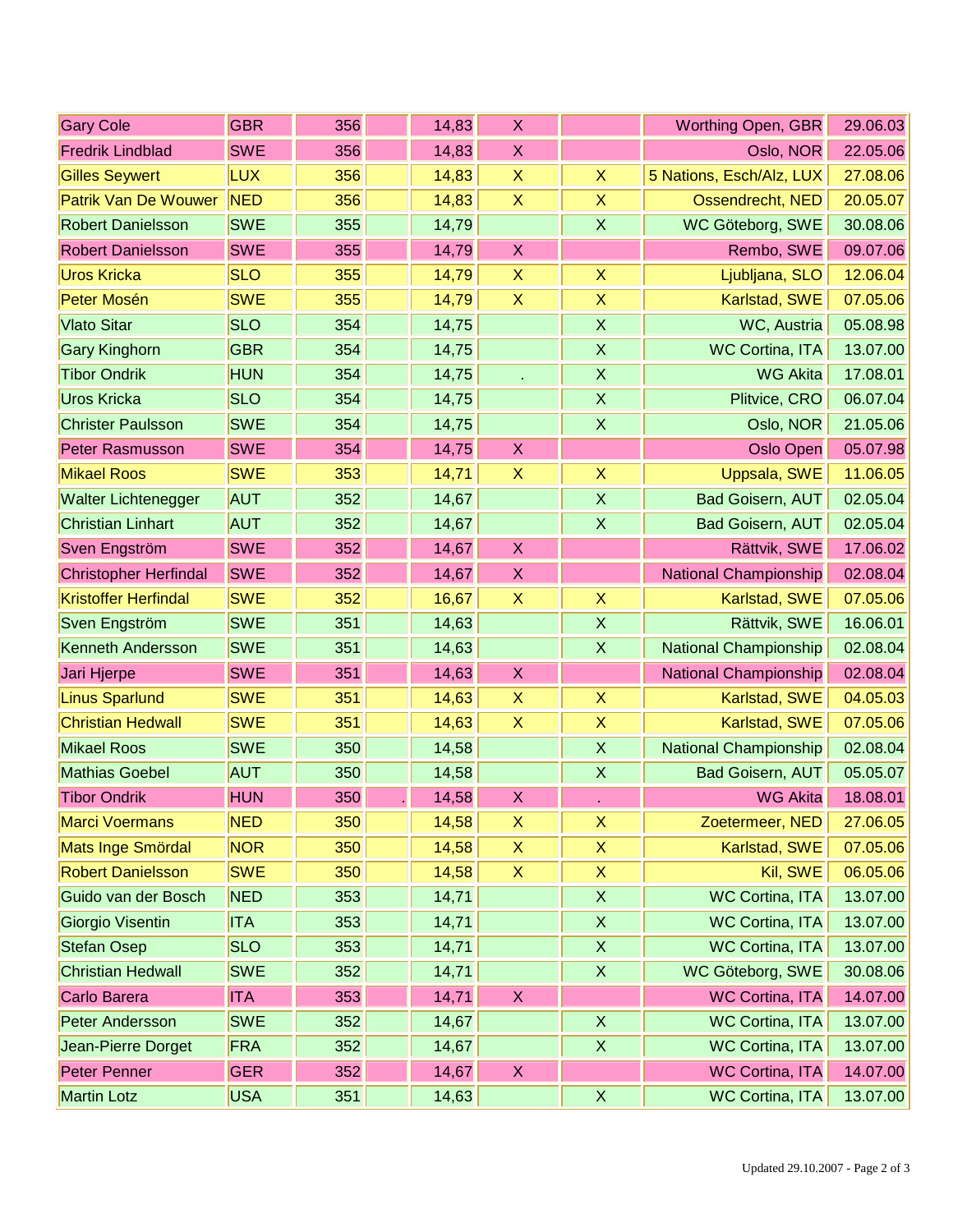| Morten Bõe               | <b>NOR</b> | 351 | 14,63 |  | WC Cortina, ITA        | 13.07.00 |
|--------------------------|------------|-----|-------|--|------------------------|----------|
| Michele Palumbo          | <b>ITA</b> | 351 | 14,63 |  | <b>WC Cortina, ITA</b> | 13.07.00 |
| <b>Andre Grawinkel</b>   | <b>GER</b> | 350 | 14,58 |  | WC Cortina, ITA        | 13.07.00 |
| Jari Haavisto            | <b>FIN</b> | 350 | 14,58 |  | WC Cortina, ITA        | 13.07.00 |
| <b>Christian Hedwall</b> | <b>SWE</b> | 350 | 14,58 |  | WC Göteborg, SWE       | 29.08.06 |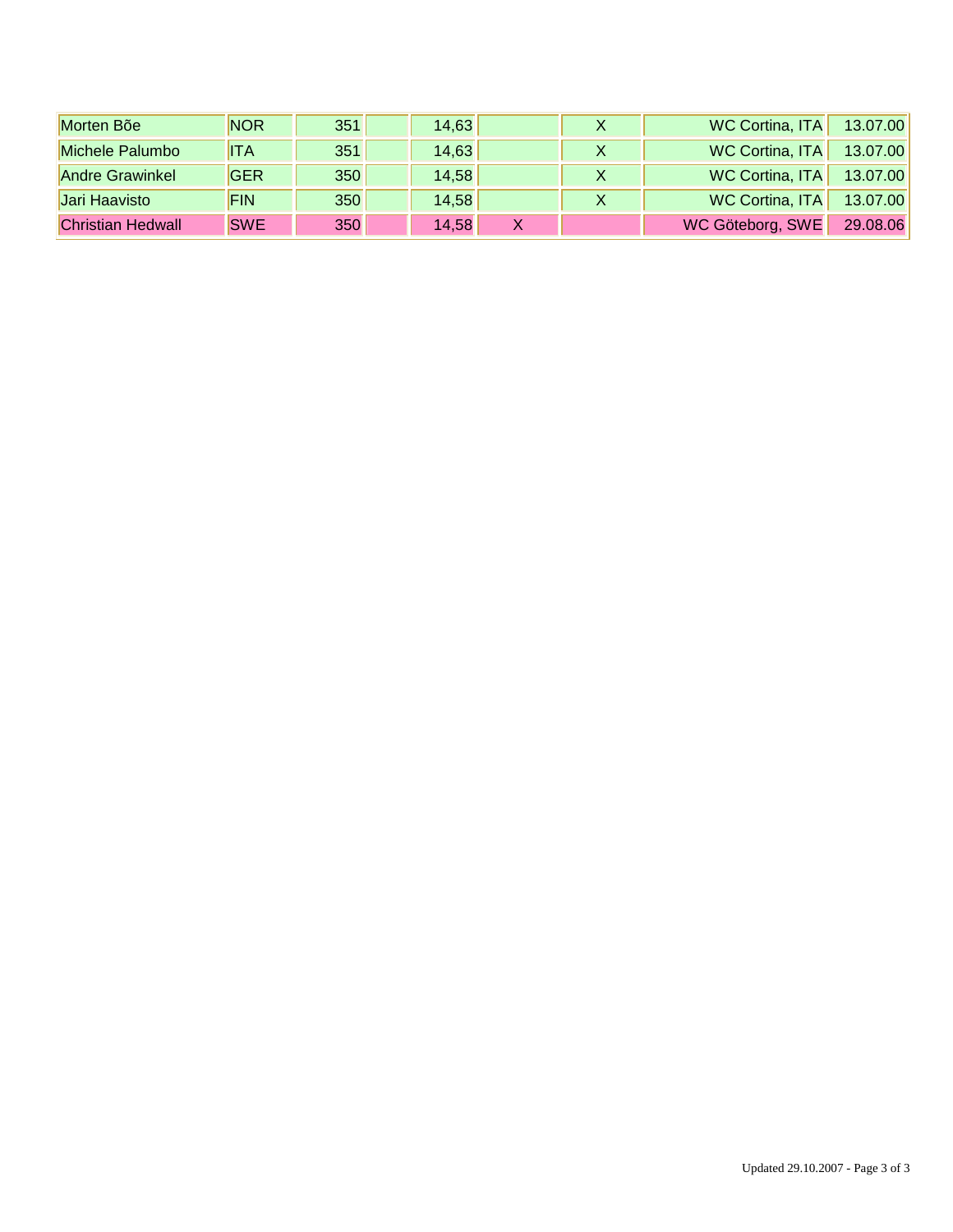| Best Field Archery scores on FITA 24 targets Arrowhead Round |               |                                   |           |                           |                    |                              |             |  |  |  |  |
|--------------------------------------------------------------|---------------|-----------------------------------|-----------|---------------------------|--------------------|------------------------------|-------------|--|--|--|--|
|                                                              |               |                                   |           |                           |                    |                              |             |  |  |  |  |
| <b>Division: Compound Women</b>                              |               | marked + unmarked min. 330 points |           |                           |                    |                              |             |  |  |  |  |
|                                                              |               |                                   |           |                           |                    |                              |             |  |  |  |  |
|                                                              |               | <b>Score</b>                      | Average   | <b>Marked</b>             | <b>Unmarked</b>    | Name / Place                 |             |  |  |  |  |
| Name of competitor                                           | <b>Nation</b> | 24 targ.                          | pr. targ. | round                     | round              | of tournament                | <b>Date</b> |  |  |  |  |
| Inge Enthoven                                                | <b>NED</b>    | 356                               | 14,83     |                           | X                  | Roosendaal, NED              | 07.05.05    |  |  |  |  |
| <b>Chrystelle Garitat</b>                                    | FRA           | 356                               | 14,83     |                           | X                  | Carcès, FRA                  | 21.05.05    |  |  |  |  |
| Ingrid Olofsson                                              | <b>SWE</b>    | 354                               | 14,75     |                           | X                  | WC Göteborg, SWE             | 30.08.06    |  |  |  |  |
| <b>Ingrid Olofsson</b>                                       | <b>SWE</b>    | 354                               | 14,75     | $\boldsymbol{\mathsf{X}}$ | X                  | Uppsala, SWE                 | 12.06.04    |  |  |  |  |
| Bernarda Zemljak                                             | <b>SLO</b>    | 353                               | 14,71     |                           | $\sf X$            | <b>EC Bovec</b>              | 24.06.99    |  |  |  |  |
| <b>Petra Friedl</b>                                          | <b>AUT</b>    | 353                               | 14,71     |                           | X                  | <b>WC Plitvice, CRO</b>      | 07.04       |  |  |  |  |
| <b>Helen Nelson</b>                                          | <b>SWE</b>    | 353                               | 14,71     | $\mathsf{X}$              |                    | NC, Lindome, SWE             | 08.99       |  |  |  |  |
| <b>Petra Friedl</b>                                          | <b>AUT</b>    | 353                               | 14,71     | X                         |                    | <b>World Games Duisburg</b>  | 16.07.05    |  |  |  |  |
| Ulrika Sjövall                                               | <b>SWE</b>    | 353                               | 14,71     | X                         | X                  | Karlstad, SWE                | 07.05.06    |  |  |  |  |
| Ingrid Olofsson                                              | <b>SWE</b>    | 352                               | 14,67     | $\mathsf{X}$              |                    | <b>National Championship</b> | 02.08.04    |  |  |  |  |
| Inge Enthoven                                                | <b>NED</b>    | 352                               | 14,67     | X                         |                    | Roosendaal, NED              | 08.05.05    |  |  |  |  |
| <b>Inge Enthoven</b>                                         | <b>NED</b>    | 352                               | 14,67     | X                         | X                  | 5 Nations, Trier, GER        | 22.05.05    |  |  |  |  |
| Ulrika Sjövall                                               | <b>SWE</b>    | 351                               | 14,63     |                           | $\sf X$            | <b>National Championship</b> | 01.08.04    |  |  |  |  |
| <b>Anne Laurila</b>                                          | <b>FIN</b>    | 350                               | 14,58     | $\mathsf{X}$              |                    | Riihimäki, FIN               | 25.09.02    |  |  |  |  |
| <b>Isabell Danielsson</b>                                    | <b>SWE</b>    | 350                               | 14,58     | X                         |                    | <b>National Championship</b> | 01.08.04    |  |  |  |  |
| Ulrika Sjövall                                               | <b>SWE</b>    | 350                               | 14,58     | X                         |                    | <b>National Championship</b> | 02.08.04    |  |  |  |  |
| Karin Teghammar                                              | <b>SWE</b>    | 350                               | 14,58     | $\sf X$                   | X                  | Sundsvall, SWE               | 18.06.06    |  |  |  |  |
| <b>Tania Forni</b>                                           | <b>SUI</b>    | 349                               | 14,54     |                           | X                  | EC Vagney, FRA               | 08.03       |  |  |  |  |
| Karin Teghammar                                              | <b>SWE</b>    | 349                               | 14,54     |                           | X                  | <b>National Championship</b> | 01.08.04    |  |  |  |  |
| Michelle Ragsdale                                            | <b>USA</b>    | 349                               | 14,54     | $\mathsf{X}$              |                    | WC, Austria                  | 06.08.98    |  |  |  |  |
| Maja Marcen                                                  | <b>SLO</b>    | 349                               | 14,54     | $\sf X$                   | X                  | Postojna, SLO                | 14.06.03    |  |  |  |  |
| <b>Francesca Peracino</b>                                    | <b>ITA</b>    | 348                               | 14,50     |                           | $\mathsf{X}$       | <b>WC Cortina, ITA</b>       | 13.07.00    |  |  |  |  |
| Maja Marcen                                                  | <b>SLO</b>    | 348                               | 14,50     |                           | X                  | Plitvice, CRO                | 06.07.04    |  |  |  |  |
| <b>Chrystelle Garitat</b>                                    | <b>FRA</b>    | 348                               | 14,50     | X                         |                    | Carcès, FRA                  | 22.05.05    |  |  |  |  |
| <b>Isabell Danielsson</b>                                    | <b>SWE</b>    | 348                               | 14,50     | $\mathsf{X}$              | X                  | Karlstad, SWE                | 07.05.06    |  |  |  |  |
| <b>Asa Bohlin</b>                                            | <b>SWE</b>    | 346                               | 14,42     |                           | $\pmb{\mathsf{X}}$ | <b>National Championship</b> | 02.08.04    |  |  |  |  |
| Karin Teghammar                                              | <b>SWE</b>    | 346                               | 14,42     | $\pmb{\mathsf{X}}$        |                    | National Championship        | 02.08.04    |  |  |  |  |
| Jolanda Willemse                                             | <b>NED</b>    | 345                               | 14,38     |                           | X                  | <b>Sweden Open</b>           | 01.06.00    |  |  |  |  |
| Jolanda Willemse                                             | <b>NED</b>    | 345                               | 14,38     | $\mathsf X$               |                    | <b>Sweden Open</b>           | 02.06.00    |  |  |  |  |
| Anne Laurila                                                 | <b>FIN</b>    | 343                               | 14,29     |                           | X                  | Riihimäki, FIN               | 25.09.02    |  |  |  |  |
| <b>Becky Pearson</b>                                         | <b>USA</b>    | 342                               | 14,25     | X                         |                    | WC, Austria                  | 06.08.98    |  |  |  |  |
| Marcen Maja                                                  | <b>SLO</b>    | 342                               | 14,25     | X                         |                    | EC Vagney, FRA               | 14.08.03    |  |  |  |  |
| <b>Madeleine Ferris</b>                                      | <b>AUS</b>    | 341                               | 14,21     | X                         |                    | WC, Austria                  | 06.08.98    |  |  |  |  |
| <b>Francesca Peracino</b>                                    | <b>ITA</b>    | 341                               | 14,21     | X                         |                    | <b>WC Cortina, ITA</b>       | 14.07.00    |  |  |  |  |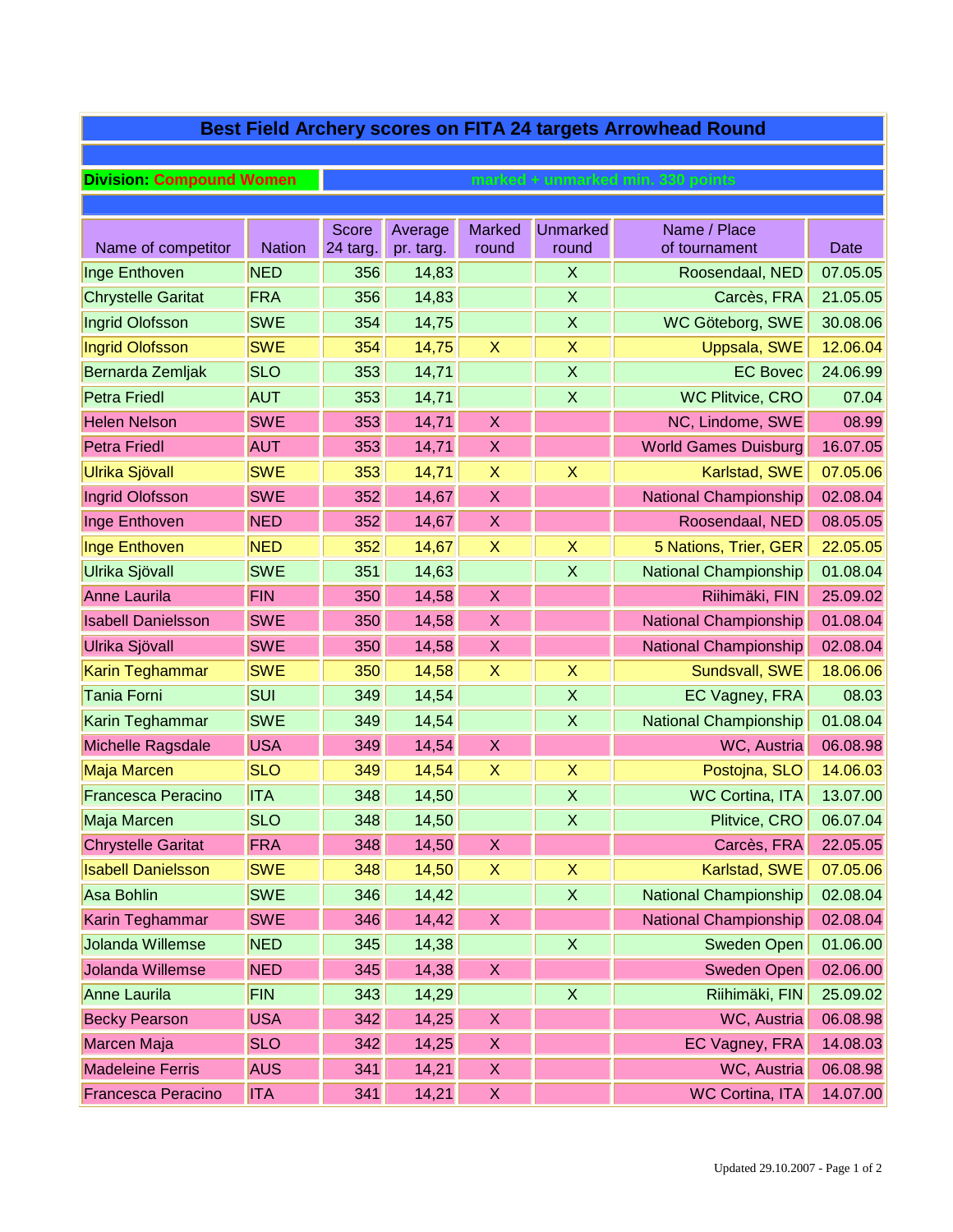| <b>Catherine Pellen</b> | <b>FRA</b> | 341 | 14,21  | X                         |                           | <b>WC Cortina, ITA</b>       | 14.07.00 |
|-------------------------|------------|-----|--------|---------------------------|---------------------------|------------------------------|----------|
| Andrea Baranyi          | <b>HUN</b> | 339 | 14,13  |                           | $\mathsf{X}$              | <b>WG Akita</b>              | 17.08.01 |
| <b>Asa Bohlin</b>       | <b>SWE</b> | 339 | 14, 13 | $\boldsymbol{X}$          | $\boldsymbol{\mathsf{X}}$ | Karlstad, SWE                | 07.05.06 |
| Rosanna Spada           | <b>ITA</b> | 338 | 14,08  |                           | $\mathsf X$               | <b>WC Cortina, ITA</b>       | 13.07.00 |
| <b>Brita Ericsson</b>   | <b>SWE</b> | 338 | 14,08  |                           | $\mathsf{X}$              | <b>National Championship</b> | 02.08.04 |
| Malin Johansson         | <b>SWE</b> | 338 | 14,08  | $\mathsf{X}$              |                           | WC Göteborg, SWE             | 30.08.06 |
| <b>Tania Forni</b>      | <b>SUI</b> | 338 | 14,08  | $\boldsymbol{X}$          |                           | EC Vagney, FRA               | 08.03    |
| <b>Brita Ericsson</b>   | <b>SWE</b> | 338 | 14,08  | $\boldsymbol{X}$          |                           | National Championship        | 02.08.04 |
| Bernarda Zemljak        | <b>SLO</b> | 338 | 14,08  | $\boldsymbol{\mathsf{X}}$ | $\boldsymbol{\mathsf{X}}$ | Llirska Bistrica, SLO        | 28.06.03 |
| <b>Catherine Pellen</b> | FRA        | 336 | 14,00  |                           | X                         | <b>WC Cortina, ITA</b>       | 13.07.00 |
| Andrea Buza             | <b>HUN</b> | 336 | 14,00  |                           | X                         | <b>WC Cortina, ITA</b>       | 13.07.00 |
| Monika Blume Thasler    | <b>GER</b> | 335 | 13,96  |                           | X                         | <b>WC Cortina, ITA</b>       | 13.07.00 |
| <b>Irena Rosa</b>       | <b>SLO</b> | 335 | 13,96  |                           | $\mathsf{X}$              | Sarnonico, SLO               | 08.05.04 |
| <b>Brita Ericsson</b>   | <b>SWE</b> | 335 | 13,96  | $\boldsymbol{\mathsf{X}}$ | $\boldsymbol{\mathsf{X}}$ | Karlstad, SWE                | 07.05.06 |
| Anne Marie Bourgoin     | FRA        | 334 | 13,92  |                           | $\mathsf{X}$              | WC, Austria                  | 05.08.98 |
| <b>Malin Johansson</b>  | <b>SWE</b> | 334 | 13,92  | X                         |                           | WC Göteborg, SWE             | 29.08.06 |
| <b>Madeleine Ferris</b> | AUS        | 333 | 13,88  |                           | $\boldsymbol{\mathsf{X}}$ | WC, Austria                  | 05.08.98 |
| <b>Irena Rosa</b>       | <b>SLO</b> | 333 | 13,88  | $\boldsymbol{X}$          |                           | Bovec, SLO                   | 23.05.04 |
| <b>Asa Bohlin</b>       | <b>SWE</b> | 333 | 13,88  | $\boldsymbol{\mathsf{X}}$ |                           | <b>National Championship</b> | 02.08.04 |
| Rosanna Spada           | <b>ITA</b> | 332 | 13,83  | X                         |                           | <b>WC Cortina, ITA</b>       | 14.07.00 |
| Cécile Oxaran           | FRA        | 332 | 13,83  |                           | X                         | <b>WC Cortina, ITA</b>       | 13.07.00 |
| Sonja Pfefferle         | <b>AUT</b> | 332 | 13,83  |                           | $\boldsymbol{\mathsf{X}}$ | <b>Bad Goisern, AUT</b>      | 02.05.04 |
| <b>Jahna Davis</b>      | <b>USA</b> | 330 | 13,75  | X                         |                           | <b>WC Cortina, ITA</b>       | 14.07.00 |
| Cristina Pernazza       | <b>ITA</b> | 330 | 13,75  |                           | $\mathsf{X}$              | <b>WC Cortina, ITA</b>       | 13.07.00 |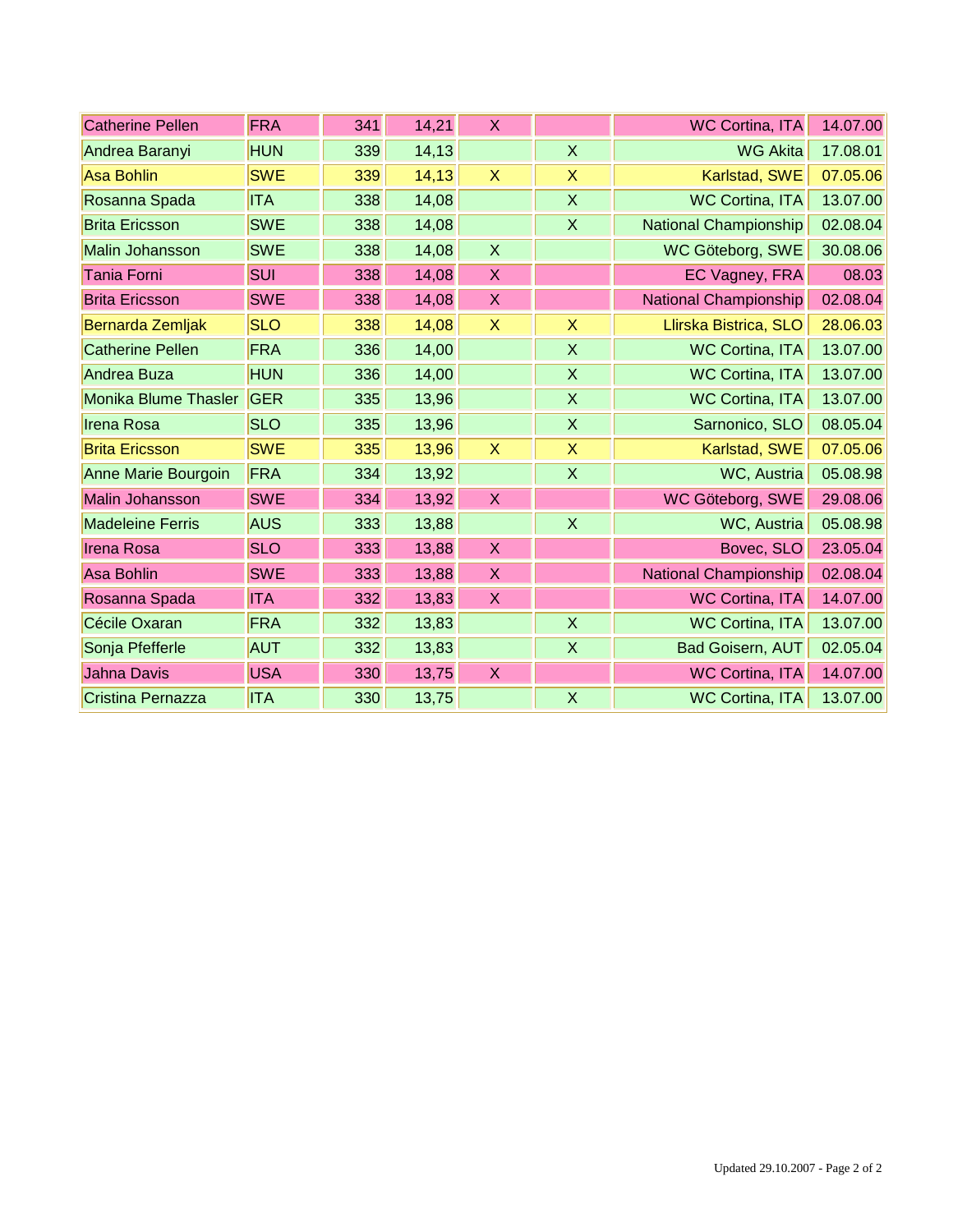| Best Field Archery scores on FITA 24 targets Arrowhead Round |               |                                   |                     |                           |                           |                               |             |  |  |  |  |
|--------------------------------------------------------------|---------------|-----------------------------------|---------------------|---------------------------|---------------------------|-------------------------------|-------------|--|--|--|--|
|                                                              |               |                                   |                     |                           |                           |                               |             |  |  |  |  |
| <b>Division: Barebow Men</b>                                 |               | marked + unmarked min. 300 points |                     |                           |                           |                               |             |  |  |  |  |
|                                                              |               |                                   |                     |                           |                           |                               |             |  |  |  |  |
| Name of competitor                                           | <b>Nation</b> | Score<br>24 targ.                 | Average<br>pr.targ. | <b>Marked</b><br>round    | <b>Unmarked</b><br>round  | Name / Place of<br>tournament | <b>Date</b> |  |  |  |  |
| <b>Mattias Larsson</b>                                       | <b>SWE</b>    | 343                               | 14,29               |                           | $\boldsymbol{\mathsf{X}}$ | <b>Swedish Open</b>           | 01.06.00    |  |  |  |  |
| Erik Jonsson                                                 | <b>SWE</b>    | 341                               | 14,21               |                           | $\boldsymbol{\mathsf{X}}$ | NC, Mjolby, SWE               | 22.08.98    |  |  |  |  |
| <b>Mats Palmer</b>                                           | <b>SWE</b>    | 341                               | 14,21               |                           | $\boldsymbol{\mathsf{X}}$ | NC, Mjolby, SWE               | 22.08.98    |  |  |  |  |
| <b>Erik Jonsson</b>                                          | <b>SWE</b>    | 341                               | 14,21               | $\boldsymbol{\mathsf{X}}$ | $\mathsf{X}$              | Karlstad, SWE                 | 06.05.01    |  |  |  |  |
| <b>Ernst Crome</b>                                           | <b>GER</b>    | 340                               | 14,17               |                           | $\boldsymbol{\mathsf{X}}$ | <b>RL Müllenborn</b>          | 17.05.03    |  |  |  |  |
| <b>Martin Ottosson</b>                                       | <b>SWE</b>    | 338                               | 14,08               |                           | $\boldsymbol{\mathsf{X}}$ | <b>National Championship</b>  | 01.08.04    |  |  |  |  |
| <b>Mathias Larsson</b>                                       | <b>SWE</b>    | 338                               | 14,08               | $\pmb{\mathsf{X}}$        | X                         | Karlstad, SWE                 | 06.05.01    |  |  |  |  |
| <b>Maksimilijan Muznik</b>                                   | <b>SLO</b>    | 337                               | 14,04               | X                         | $\boldsymbol{\mathsf{X}}$ | Bezovnik, SLO                 | 09.10.99    |  |  |  |  |
| Zare Krajnc                                                  | <b>SLO</b>    | 336                               | 14,00               |                           | $\boldsymbol{\mathsf{X}}$ | <b>EC Zelezna Ruda</b>        | 17.07.01    |  |  |  |  |
| Marjan Podrzaj                                               | <b>SLO</b>    | 336                               | 14,00               |                           | $\mathsf{X}$              | Ankaran, SLO                  | 17.04.04    |  |  |  |  |
| Peter Mulligan                                               | <b>GBR</b>    | 336                               | 14.00               |                           | $\boldsymbol{\mathsf{X}}$ | <b>National Championship</b>  | 30.05.04    |  |  |  |  |
| <b>Maksimilijan Muznik</b>                                   | <b>SLO</b>    | 333                               | 13,88               |                           | $\boldsymbol{\mathsf{X}}$ | Ankaran, SLO                  | 26.04.03    |  |  |  |  |
| <b>Gombocz Othmar</b>                                        | <b>AUT</b>    | 332                               | 13,83               |                           | $\boldsymbol{\mathsf{X}}$ | Zwettl                        | 19.05.03    |  |  |  |  |
| Erik Jonsson                                                 | <b>SWE</b>    | 332                               | 13,83               | X                         |                           | Oslo Open, NOR                | 25.05.04    |  |  |  |  |
| Mats Palmér                                                  | <b>SWE</b>    | 331                               | 13,79               |                           | $\boldsymbol{\mathsf{X}}$ | 222                           | 04.07.98    |  |  |  |  |
| Marjan Podrzaj                                               | <b>SLO</b>    | 331                               | 13,79               | $\pmb{\mathsf{X}}$        | $\boldsymbol{\mathsf{X}}$ | Palma Nova, ITA               | 01.05.01    |  |  |  |  |
| Clement, Christophe                                          | FRA           | 330                               | 13,75               |                           | $\boldsymbol{\mathsf{X}}$ | EC Vagney, FRA                | 13.08.03    |  |  |  |  |
| <b>Mattias Larsson</b>                                       | <b>SWE</b>    | 330                               | 13,75               | X                         |                           | Rembo, SWE                    | 09.07.06    |  |  |  |  |
| Zare Krajnc                                                  | <b>SLO</b>    | 330                               | 13,75               | X                         | $\boldsymbol{\mathsf{X}}$ | Skofja Loka, SLO              | 30.06.01    |  |  |  |  |
| <b>Martin Ottosson</b>                                       | <b>SWE</b>    | 329                               | 13,71               | X                         | $\boldsymbol{\mathsf{X}}$ | Kil, SWE                      | 08.05.04    |  |  |  |  |
| <b>Rensco van Wees</b>                                       | <b>NED</b>    | 327                               | 13,63               |                           | $\boldsymbol{\mathsf{X}}$ | WG Lathi, FIN                 | 08.08.97    |  |  |  |  |
| Maksimikijan Muznik                                          | <b>SLO</b>    | 326                               | 13,58               | $\boldsymbol{\mathsf{X}}$ |                           | Ilirska Bistrica, SLO         | 29.06.03    |  |  |  |  |
| <b>Martin Ottosson</b>                                       | <b>SWE</b>    | 326                               | 13,58               | X                         |                           | National Championship         | 02.08.04    |  |  |  |  |
| <b>Twan Cleven</b>                                           | <b>NED</b>    | 325                               | 13,54               |                           | $\pmb{\times}$            | <b>Swedish Open</b>           | 01.06.00    |  |  |  |  |
| <b>Ty Pelfrey</b>                                            | <b>USA</b>    | 325                               | 13,54               |                           | $\mathsf X$               | Spokane, USA                  | 11.06.05    |  |  |  |  |
| Per Edling                                                   | <b>SWE</b>    | 323                               | 13,46               |                           | $\pmb{\times}$            | <b>Swedish Open</b>           | 01.06.00    |  |  |  |  |
| <b>Harold Rush</b>                                           | <b>USA</b>    | 323                               | 13.46               |                           | $\mathsf X$               | Phoenix, Arizona, USA         | 18.05.05    |  |  |  |  |
| <b>Bobby Larsson</b>                                         | <b>SWE</b>    | 320                               | 13,33               | $\boldsymbol{\mathsf{X}}$ |                           | National Champ, Boras         | 20.08.06    |  |  |  |  |
| <b>Stefan Michelson</b>                                      | <b>SWE</b>    | 319                               | 13,29               |                           | $\boldsymbol{\mathsf{X}}$ | National Championship         | 02.08.04    |  |  |  |  |
| Jan-Ake Akesson                                              | <b>SWE</b>    | 319                               | 13,29               |                           | $\pmb{\times}$            | National Champ, Boras         | 19.08.06    |  |  |  |  |
| <b>Danny Aerts</b>                                           | <b>BEL</b>    | 318                               | 13,25               |                           | $\pmb{\times}$            | <b>WC Cortina, ITA</b>        | 12.07.00    |  |  |  |  |
| Mario Orlandi                                                | <b>ITA</b>    | 318                               | 13,25               |                           | $\boldsymbol{\mathsf{X}}$ | 222                           |             |  |  |  |  |
| August Kerschbacher                                          | <b>AUT</b>    | 318                               | 13,25               |                           | $\mathsf X$               | <b>Bad Goisern, AUT</b>       | 02.05.04    |  |  |  |  |
| Mats Palmér                                                  | <b>SWE</b>    | 318                               | 13,25               | X                         |                           | <b>Swedish Open</b>           | 01.06.00    |  |  |  |  |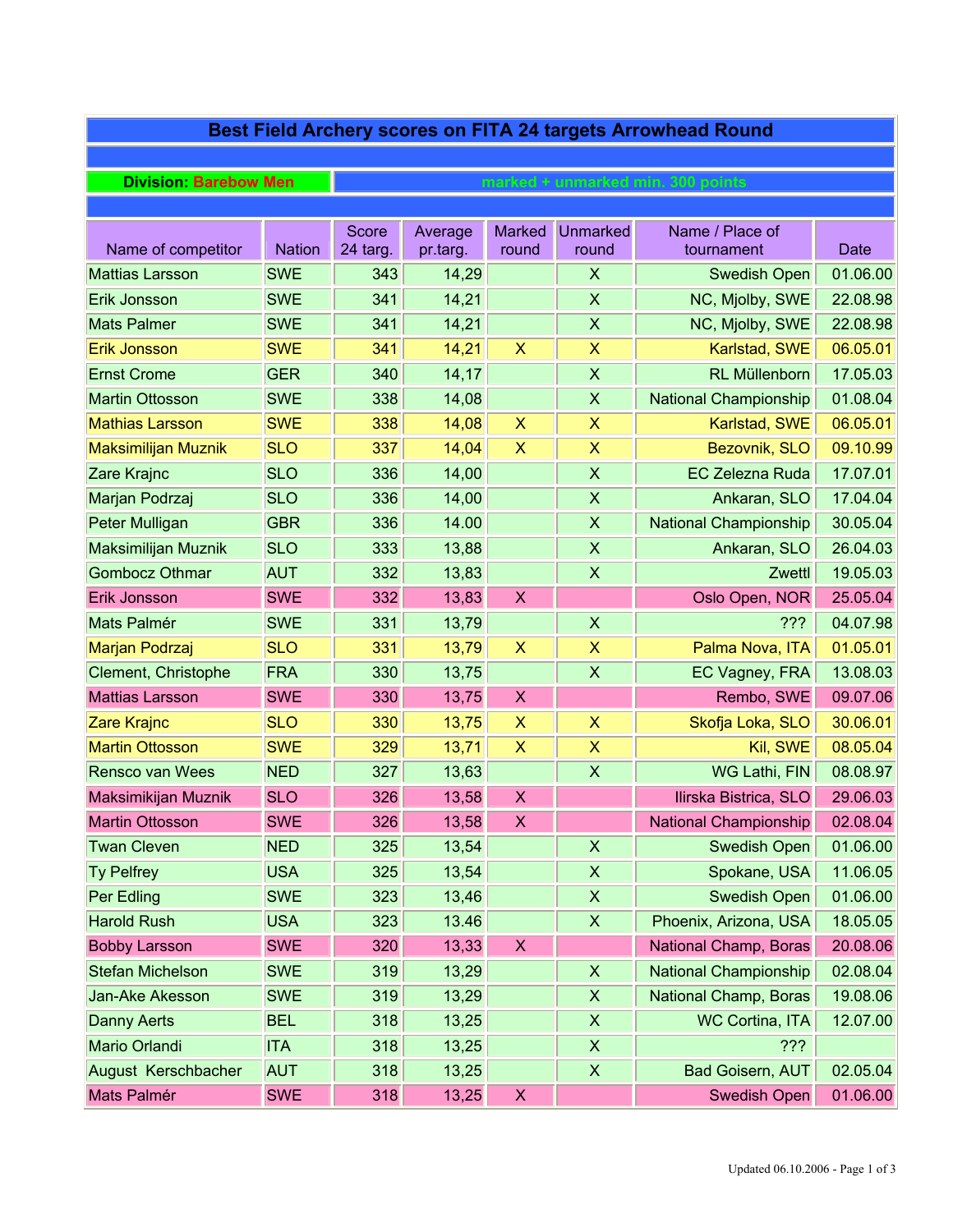| <b>Markus Ottosen</b>       | <b>SWE</b> | 317 | 13,21  |                           | X                         | <b>Swedish Open</b>          | 01.06.00 |
|-----------------------------|------------|-----|--------|---------------------------|---------------------------|------------------------------|----------|
| <b>Allessandro Gaudenti</b> | <b>ITA</b> | 316 | 13,17  |                           | $\sf X$                   | <b>WC Cortina, ITA</b>       | 12.07.00 |
| <b>Harold Rush</b>          | <b>USA</b> | 316 | 13,17  | $\pmb{\mathsf{X}}$        |                           | Phoenix, Arizona, USA        | 19.05.05 |
| <b>Ty Pelfrey</b>           | <b>USA</b> | 316 | 13,17  | X                         |                           | Spokane, USA                 | 11.06.05 |
| <b>Hartmut Ziplies</b>      | <b>SWE</b> | 315 | 13, 13 |                           | $\boldsymbol{\mathsf{X}}$ | <b>National Championship</b> | 02.08.04 |
| Jean Paul Laury             | FRA        | 314 | 13,08  |                           | $\mathsf{X}$              | Swedish Open                 | 01.06.00 |
| <b>Karl Heinz Clauter</b>   | <b>GER</b> | 314 | 13,08  |                           | $\mathsf{X}$              | <b>WC Cortina, ITA</b>       | 12.07.00 |
| <b>Glyn Edwards</b>         | <b>GBR</b> | 314 | 13.08  |                           | $\boldsymbol{\mathsf{X}}$ | Prichards, Wales             | 12.06.04 |
| Daniele Belotti             | <b>ITA</b> | 313 | 13,04  |                           | $\pmb{\mathsf{X}}$        | <b>WC Cortina, ITA</b>       | 12.07.00 |
| <b>Christophe Clement</b>   | FRA        | 313 | 13,04  |                           | $\mathsf{X}$              | <b>WC Cortina, ITA</b>       | 12.07.00 |
| <b>Ernst Crome</b>          | <b>GER</b> | 313 | 13,04  |                           | $\sf X$                   | <b>WC Cortina, ITA</b>       | 12.07.00 |
| Johannes Häggström          | <b>SWE</b> | 313 | 13,04  |                           | $\mathsf{X}$              | <b>National Championship</b> | 02.08.04 |
| Erik Hjort                  | <b>SWE</b> | 313 | 13,04  |                           | X                         | <b>National Championship</b> | 02.08.04 |
| <b>Markus Ottosson</b>      | <b>SWE</b> | 313 | 13,04  | $\boldsymbol{\mathsf{X}}$ | $\boldsymbol{\mathsf{X}}$ | "MP" Gothenburg, SWE         | 05.06.04 |
| Daniele Belotti             | <b>ITA</b> | 312 | 13,00  | $\pmb{\times}$            |                           | <b>WC Cortina, ITA</b>       | 13.07.00 |
| Clement, Christophe         | <b>FRA</b> | 312 | 13,00  | X                         |                           | EC Vagney, FRA               | 14.08.03 |
| Hans van Hout               | <b>NED</b> | 312 | 13,00  | $\boldsymbol{\mathsf{X}}$ | $\boldsymbol{\mathsf{X}}$ | Zoetermeer, NED              | 29.06.04 |
| Pertti Raivio               | <b>FIN</b> | 311 | 12,96  |                           | $\pmb{\mathsf{X}}$        | <b>WC Cortina, ITA</b>       | 12.07.00 |
| <b>Franz Haberler</b>       | <b>AUT</b> | 311 | 12,96  |                           | X                         | <b>Bad Goisern, AUT</b>      | 07.05.05 |
| <b>Bobby Larsson</b>        | <b>SWE</b> | 311 | 12,96  |                           | $\boldsymbol{\mathsf{X}}$ | <b>National Champ, Boras</b> | 19.08.06 |
| Chablais, Raymond           | SUI        | 311 | 12,96  | $\pmb{\mathsf{X}}$        |                           | St Lupicin, SUI              | 04.05.03 |
| <b>Twan Cleven</b>          | <b>NED</b> | 311 | 12,96  | X                         |                           | <b>WC Cortina, ITA</b>       | 13.07.00 |
| <b>Danny Aerts</b>          | <b>BEL</b> | 311 | 12,96  | $\boldsymbol{\mathsf{X}}$ | $\boldsymbol{\mathsf{X}}$ | Zoetermeer, NED              | 01.07.01 |
| Hannu Hossio                | <b>SWE</b> | 310 | 12,92  |                           | $\mathsf{X}$              | <b>National Championship</b> | 02.08.04 |
| <b>Jeff Williams</b>        | <b>GBR</b> | 310 | 12.92  |                           | X                         | Woodstock, England           | 27.03.04 |
| <b>Danny Aerts</b>          | <b>BEL</b> | 310 | 12,92  | $\boldsymbol{X}$          |                           | <b>WC Cortina, ITA</b>       | 13.07.00 |
| Marjan Podrzaj              | <b>SLO</b> | 310 | 12,92  | X                         |                           | <b>WC Cortina, ITA</b>       | 13.07.00 |
| Joachim Brunner             | <b>AUT</b> | 309 |        |                           | $\pmb{\times}$            | Zwettl, AUT                  | 12.09.04 |
| Peter Mulligan              | <b>GBR</b> | 308 | 12,83  |                           | X                         | <b>WC Cortina, ITA</b>       | 12.07.00 |
| Andreas Lindström           | <b>SWE</b> | 308 | 12,83  |                           | $\boldsymbol{\mathsf{X}}$ | <b>National Championship</b> | 02.08.04 |
| Peter Mulligan              | <b>GBR</b> | 308 |        | $\boldsymbol{\mathsf{X}}$ |                           | <b>National Championship</b> | 29.05.04 |
| Johannes Häggström          | <b>SWE</b> | 308 | 12,83  | $\boldsymbol{\mathsf{X}}$ | $\boldsymbol{\mathsf{X}}$ | "MP" Gothenburg, SWE         | 05.06.04 |
| Mark Applegate              | <b>USA</b> | 307 | 12,79  |                           | $\boldsymbol{\mathsf{X}}$ | WC Cortina, ITA              | 12.07.00 |
| <b>Josef Weninger</b>       | <b>AUT</b> | 307 | 12,79  |                           | X                         | <b>WC Cortina, ITA</b>       | 12.07.00 |
| <b>Andrew Rees</b>          | <b>GBR</b> | 306 | 12.75  |                           | $\mathsf X$               | Woodstock, England           | 27.03.04 |
| <b>Christian Linhart</b>    | <b>AUT</b> | 306 | 12,75  |                           | $\boldsymbol{\mathsf{X}}$ | <b>Bad Goisern</b>           | 07.05.05 |
| <b>Markus Ottosen</b>       | <b>SWE</b> | 306 | 12,75  | X                         |                           | <b>Swedish Open</b>          | 01.06.00 |
| <b>Claes Jonsson</b>        | <b>SWE</b> | 305 | 12,71  |                           | $\boldsymbol{\mathsf{X}}$ | <b>National Championship</b> | 02.08.04 |
| <b>Thierry Mars</b>         | <b>FRA</b> | 304 | 12,67  |                           | $\boldsymbol{\mathsf{X}}$ | WC Cortina, ITA              | 12.07.00 |
| Zare Krajnc                 | <b>SLO</b> | 304 | 12,67  | $\pmb{\times}$            |                           | <b>WC Cortina, ITA</b>       | 13.07.00 |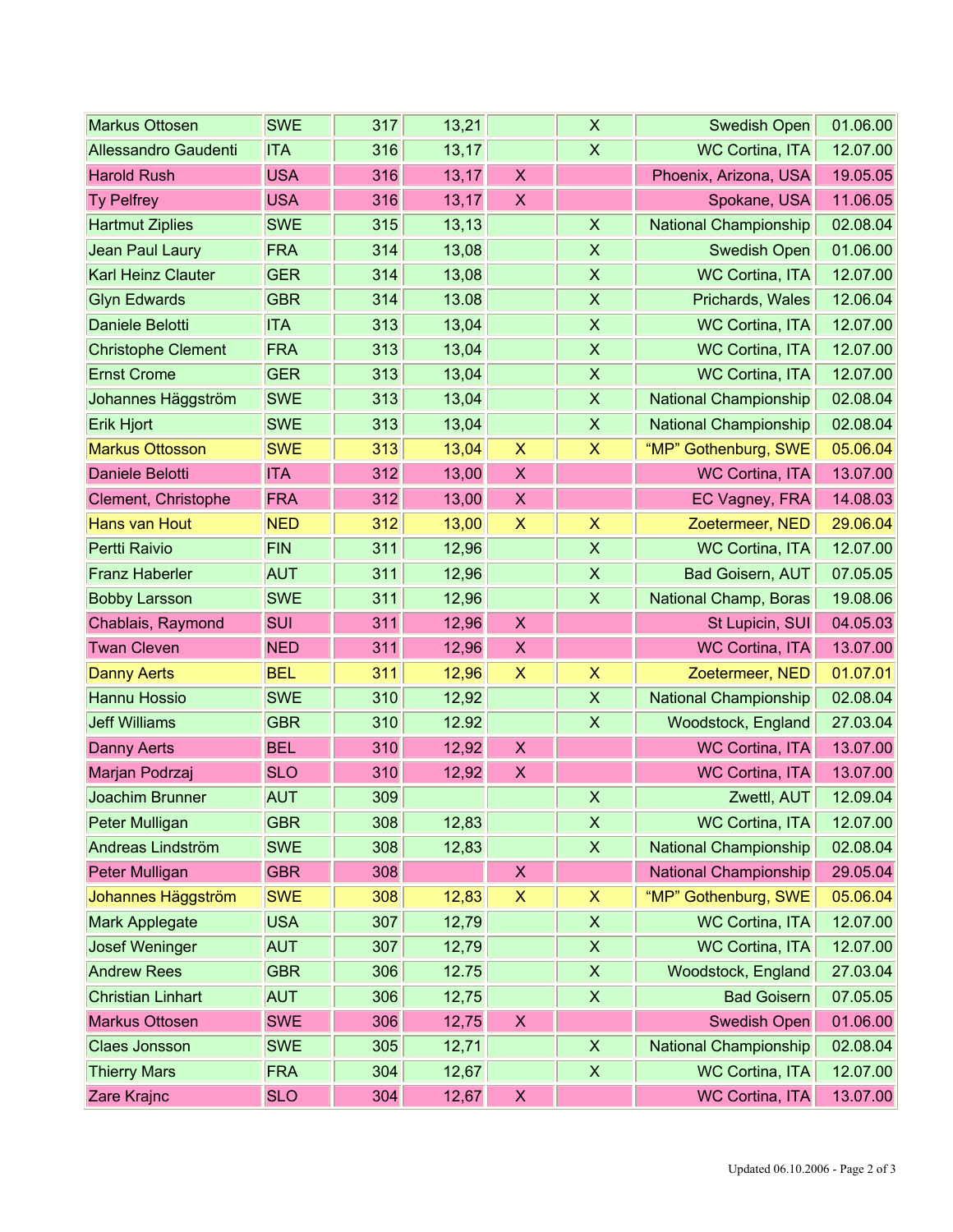| <b>Ty Pelfrey</b>        | <b>USA</b> | 303 | 12,63 |   | X | <b>WC Cortina, ITA</b> | 12.07.00 |
|--------------------------|------------|-----|-------|---|---|------------------------|----------|
| Jean Paul Laury          | <b>FRA</b> | 303 | 12,63 | X |   | Swedish Open           | 01.06.00 |
| Daniel Ivarsson          | <b>SWE</b> | 303 | 12,63 | X | X | Kil, SWE               | 06.05.06 |
| <b>Fritz Weninger</b>    | <b>AUT</b> | 302 | 12,58 |   | X | Zwettl, AUT            | 14.05.05 |
| <b>Fredrik Samuelson</b> | <b>SWE</b> | 301 | 12,54 |   | X | <b>Swedish Open</b>    | 01.06.00 |
| August Kerschbacher      | <b>AUT</b> | 301 | 12,54 | X |   | Lavanttal              | 01.06.03 |
| <b>Bobby Larsson</b>     | <b>SWE</b> | 301 | 12,54 | X |   | Rembo, SWE             | 09.07.06 |
| Martin Olofsson          | <b>SWE</b> | 300 | 12,50 |   | X | <b>Swedish Open</b>    | 01.06.00 |
| Michael Turner           | <b>AUS</b> | 300 | 12,50 |   | X | <b>WC Cortina, ITA</b> | 12.07.00 |
| Rensco van Wees          | <b>NED</b> | 300 | 12,50 | X |   | <b>WC Cortina, ITA</b> | 12.07.00 |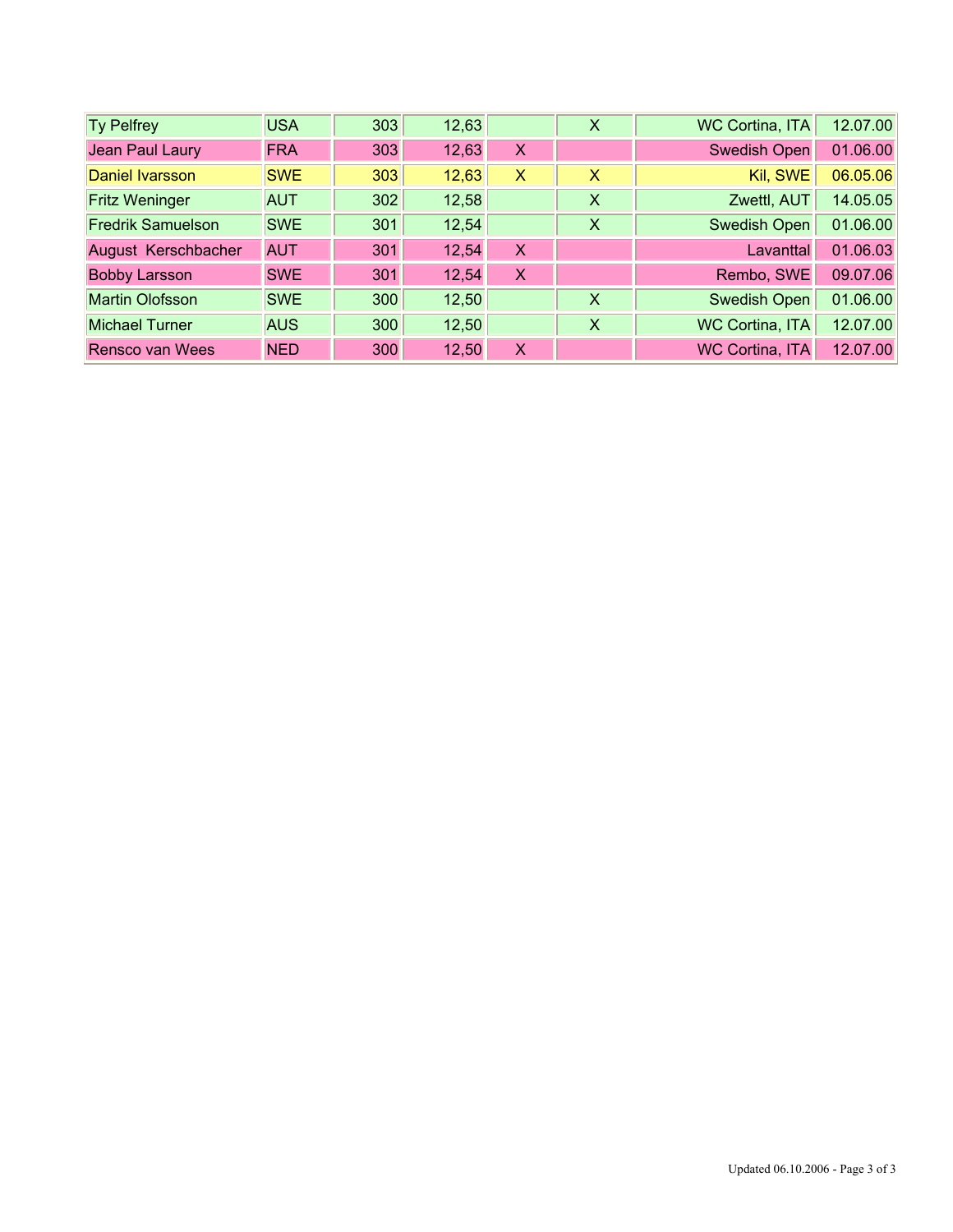| Best Field Archery scores on FITA 24 targets Arrowhead Round |               |                   |                                   |                           |                           |                               |           |  |  |  |
|--------------------------------------------------------------|---------------|-------------------|-----------------------------------|---------------------------|---------------------------|-------------------------------|-----------|--|--|--|
|                                                              |               |                   |                                   |                           |                           |                               |           |  |  |  |
| <b>Division: Barebow Women</b>                               |               |                   | marked + unmarked min. 270 points |                           |                           |                               |           |  |  |  |
|                                                              |               |                   |                                   |                           |                           |                               |           |  |  |  |
| Name of competitor                                           | <b>Nation</b> | Score<br>24 targ. | Average<br>pr. targ.              | <b>Marked</b><br>round    | <b>Unmarked</b><br>round  | Name / Place<br>of tournament | Date      |  |  |  |
| <b>Reinhild Linhart</b>                                      | <b>AUT</b>    | 332               | 13,83                             |                           | X                         | Scharnitz, AUT                | 02.07.05  |  |  |  |
| <b>Patricia Lovell</b>                                       | <b>GBR</b>    | 318               | 13,25                             |                           | $\boldsymbol{\mathsf{X}}$ | Dearne Valley, GBR            | 23.04.00  |  |  |  |
| <b>Odile Boussiere</b>                                       | FRA           | 312               | 13,00                             |                           | $\boldsymbol{\mathsf{X}}$ | <b>WC Cortina, ITA</b>        | 12.07.00  |  |  |  |
| <b>Jutta Schneider</b>                                       | <b>GER</b>    | 310               | 12,92                             |                           | $\boldsymbol{\mathsf{X}}$ | WG Lahti, FIN                 | 08.08.97  |  |  |  |
| <b>Stasa Podgorsek</b>                                       | <b>SLO</b>    | 309               | 12,88                             |                           | $\boldsymbol{\mathsf{X}}$ | Bovec, SLO                    | 04.09.04  |  |  |  |
| <b>Charlotte Löfstedt</b>                                    | <b>SWE</b>    | 306               | 12,75                             |                           | $\boldsymbol{\mathsf{X}}$ | NC, Oskarshamm, SWE           | 10.08.02  |  |  |  |
| <b>Reinhild Linhart</b>                                      | <b>AUT</b>    | 306               | 12,75                             | X                         |                           | EC Vagney, FRA                | 08.03     |  |  |  |
| <b>Annika Ahlund</b>                                         | <b>SWE</b>    | 303               | 12,63                             | $\boldsymbol{\mathsf{X}}$ |                           | National Champ.               | 02.08.04  |  |  |  |
| <b>Jane Rees</b>                                             | <b>GBR</b>    | 296               | 12,33                             |                           | $\boldsymbol{\mathsf{X}}$ | Crawley, GBR                  | 16.09.00  |  |  |  |
| Annika Ahlund                                                | <b>SWE</b>    | 296               | 12,33                             |                           | $\boldsymbol{\mathsf{X}}$ | Rembo, SWE                    | 08.07.06  |  |  |  |
| <b>Stasa Podgorsek</b>                                       | <b>SLO</b>    | 296               | 12,33                             | $\boldsymbol{\mathsf{X}}$ | $\pmb{\mathsf{X}}$        | Postojna, SLO                 | 14.06.03  |  |  |  |
| Celina Hongslo                                               | <b>SWE</b>    | 294               | 12,25                             |                           | $\boldsymbol{\mathsf{X}}$ | <b>National Championship</b>  | 01.08.40  |  |  |  |
| <b>Berit Skeberg</b>                                         | <b>SWE</b>    | 292               | 12,17                             |                           | $\boldsymbol{\mathsf{X}}$ | NC, Lindome, SWE              | 08.99     |  |  |  |
| Cecilia Storrank                                             | <b>SWE</b>    | 292               | 12,17                             |                           | $\boldsymbol{\mathsf{X}}$ | Oslo Open, NOR                | 24.05.04  |  |  |  |
| <b>Patricia Lovell</b>                                       | <b>GBR</b>    | 292               | 12,17                             | X                         |                           | Penshurst, GBR                | 16.04.00  |  |  |  |
| Manuela Kiemer                                               | <b>GER</b>    | 290               | 12,08                             |                           | $\boldsymbol{\mathsf{X}}$ | <b>WC Cortina, ITA</b>        | 12.07.00  |  |  |  |
| <b>Jutta Schneider</b>                                       | <b>GER</b>    | 290               | 12,08                             | $\boldsymbol{\mathsf{X}}$ |                           | WG Lahti, FIN                 | 09.08.97  |  |  |  |
| <b>Marian Howells</b>                                        | <b>GBR</b>    | 289               | 12,04                             |                           | $\mathsf{X}$              | Woodstock, GBR                | 18.03.00  |  |  |  |
| Carina Lilja                                                 | <b>SWE</b>    | 289               | 12,04                             |                           | $\boldsymbol{\mathsf{X}}$ | Gothenburg, SWE               | 01.06.00  |  |  |  |
| <b>Annika Ahlund</b>                                         | <b>SWE</b>    | 289               | 12,04                             | $\boldsymbol{\mathsf{X}}$ | $\pmb{\mathsf{X}}$        | Sundsvall, SWE                | 18.06.06  |  |  |  |
| <b>Kerstin Beijer</b>                                        | <b>SWE</b>    | 288               | 12,00                             |                           | $\boldsymbol{\mathsf{X}}$ | NC, Skallsjo, SWE             | 26.08.00  |  |  |  |
| <b>Rebecca Nelson-Harris</b>                                 | <b>USA</b>    | 288               | 12,00                             | X                         |                           | Field Champ., Spokane         | 06.11.05  |  |  |  |
| <b>Marian Howells</b>                                        | <b>GBR</b>    | 287               | 11,96                             | X                         |                           | Woodstock, GBR                | 19.03.00  |  |  |  |
| Asa Johnsson                                                 | <b>SWE</b>    | 287               | 11,96                             | X                         | X                         | Karlstad, SWE                 | 06.05.01  |  |  |  |
| <b>Annemiek van Wamel</b>                                    | <b>NED</b>    | 286               | 11,92                             |                           | $\boldsymbol{\mathsf{X}}$ | Gothenburg, SWE               | 01.06.00  |  |  |  |
| Eva Weninger                                                 | <b>AUT</b>    | 285               | 11,88                             |                           | $\pmb{\mathsf{X}}$        | WG Lahti, FIN                 | 08.08.97  |  |  |  |
| Chiara Bertoni                                               | <b>ITA</b>    | 285               | 11,88                             |                           | X                         | EC Bovec, SLO                 | 23.06.99  |  |  |  |
| Charlotte Löfstedt                                           | <b>SWE</b>    | 285               | 11,88                             | X                         |                           | <b>World Games Duisburg</b>   | 16.07.05  |  |  |  |
| <b>Odile Boussiere</b>                                       | <b>FRA</b>    | 284               | 11,83                             | $\boldsymbol{\mathsf{X}}$ |                           | EC Bovec, SLO                 | 24.06.99  |  |  |  |
| <b>Jane Rees</b>                                             | <b>GBR</b>    | 282               | 11,75                             | X                         |                           | Crawley, GBR                  | 17.09.00  |  |  |  |
| Anita Cleven                                                 | <b>NED</b>    | 281               | 11,71                             |                           | $\boldsymbol{\mathsf{X}}$ | <b>WC Cortina, ITA</b>        | 12.07.00  |  |  |  |
| <b>Birgit Senn</b>                                           | <b>SUI</b>    | 280               | 11,67                             |                           | $\pmb{\mathsf{X}}$        | WC Obergurgl, AUS             | ?04.08.98 |  |  |  |
| Erika Seger                                                  | <b>SWE</b>    | 279               | 11,63                             | X                         | X                         | Karlstad, SWE                 | 07.05.06  |  |  |  |
| Giuseppina Meini                                             | <b>ITA</b>    | 277               | 11,54                             |                           | $\boldsymbol{\mathsf{X}}$ | WC Obergurgl, AUS             | ?04.08.98 |  |  |  |